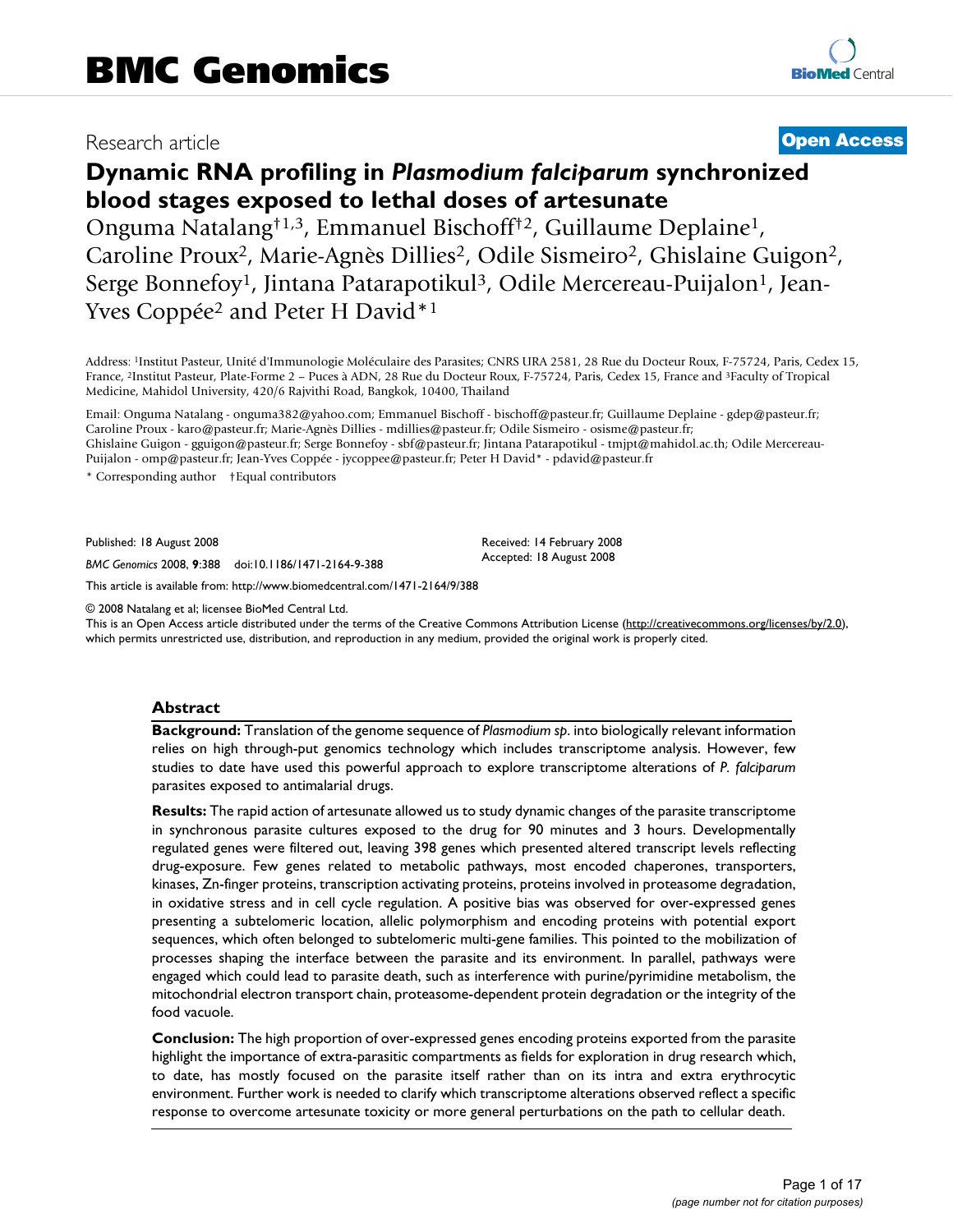# **Background**

Efforts at extracting biologically meaningful information from the genome sequence of *Plasmodium sp*. are fueled by the necessity to find new methods of malaria control. *Plasmodium falciparum* resistance to most common antimalarials such as chloroquine, sulfadoxine or pyrimethamine, is now-days widespread, and resistance to other antimalarials is increasing alarmingly. There is recent evidence for emerging in vitro resistance to one of the major groups of drugs, artemisinins [[1](#page-14-0)] and treatment failures to recently introduced drug combinations including artemisinin derivatives [2,3]. Research priorities include the discovery of new drugs, the understanding of drugs' mode of action and resistance mechanisms. Whatever the drug's mode of action, a better appraisal of the biological processes taking place in a parasite dying within an erythrocyte is needed to uncover additional drug targets and potentiate the effect of existing weapons. Towards reaching such goals, much hope rests on high through-put technologies such as DNA microarrays aimed at the study of gene expression at the genome scale and proteomics. Both approaches are complementary, and each has its own limitations. Proteomic approaches are complicated by solubility issues, detection of low abundance proteins and post-translational alterations. Both proteome and transcriptome approaches investigate steady state levels, a net sum of synthesis and decay of the gene product. Transcriptome studies are limited by the uncertain correlation of steady state RNA with protein levels. They nevertheless deliver a comprehensive and sensitive, genome-wide exploration of expression profiling. This proved invaluable in deciphering the developmental cycle gene expression patterns in malaria parasites [4,5].

Few studies have shown that the transcriptome of *P. falciparum* can be altered by exposure of the parasite to a drug. Analysis of the parasite transcriptome under doxycyclin showed that apicoplast gene expression was deeply altered [6]. This study is so far the only published example of a specific transcriptome response to a drug related to the drug's known target-pathway. No significant changes of the mRNA levels for enzymes involved in the lipid biosynthesis pathway could be evidenced upon exposure for 24–36 hours to the antimalarial choline analog T4, which targets the inhibition of phosphatidyl choline biosynthesis [7]. In a recent study of the transcriptome of asynchronous *P. falciparum* cultures under chloroquine pressure [[8\]](#page-14-1), around 600 genes were differentially expressed in presence of the drug, but only 38 of these were observed in two different experiments. Such poor reproducibility of results along with the low expression ratios observed for these 38 genes was interpreted as reflecting limited reactivity of the parasite transcriptome to environmental stimuli and the possible importance of post-transcriptional gene expression regulation in *Plasmodium*. However, the observed discrepancies may relate to different proportions of developmental stages in the 2 populations explored. Indeed, parasite maturation stage is an essential variable to control, as a majority of *P. falciparum* genes are differentially expressed during the 48 hour erythrocytic cycle [4]. Such developmentally regulated control of gene expression hinders the interpretation of results if drug treatment exerts a retardation effect on the parasite erythrocytic cycle.

We have used here a novel strategy and analysed the alterations of the parasite transcriptome in synchronous parasite cultures shortly after exposure to a lethal dose of artesunate, a rapidly acting drug. Artemisinin derivatives are potent antimalarials that are the cornerstone of currently recommended drug combination to treat *P. falciparum* malaria [9]. Artemisinins, which are endoperoxidecontaining sesquiterpene lactones are structurally distinct from all other anti-malarials. Importantly they are the most rapidly acting antimalarials known to date, which moreover are active on young as well mature erythrocytic stages [10]. These unique properties allowed the kinetic analysis of the events occurring in synchronous cultures of parasites exposed to a lethal drug concentration at different time points along the intraerythrocytic developmental cycle. We explored the dynamics of transcriptome alteration during the process leading to parasite death in different parasite stages. This identified 398 genes with dynamic transcriptome alterations after exposure to artesunate.

# **Results**

#### *Choice of experimental design*

In order to work with homogeneous parasite populations, tightly synchronized parasites were used in all experiments, along with an artesunate concentration which irreversibly damages 100% of the parasites within 3 hours. The lethal dose of artesunate, defined here as the minimal concentration needed for a 3 hour exposure to completely prevent reinvasion (see "Materials and methods" section), was 780 nM. Importantly, it corresponds to 100–1000 times the  $IC_{50}$ , this dose remains physiological, being in the range of peak plasma concentration reached in patients administered artesunate (1300–8400 nM) [11].

Each experiment consisted in an artesunate-free culture (control) and an artesunate treated culture. For each time point explored, cDNA from parasites with and without the drug were labeled with different cyanines, mixed and hybridized. To analyse dynamic transcriptome alterations, 2 pilot experiments were performed in which RNA was harvested at 30, 90, 180 minutes and 10 hours of incubation with the drug. No significant changes in gene expression could be detected at 30 minutes. In contrast, after 10 hour incubation time, major transcriptome alter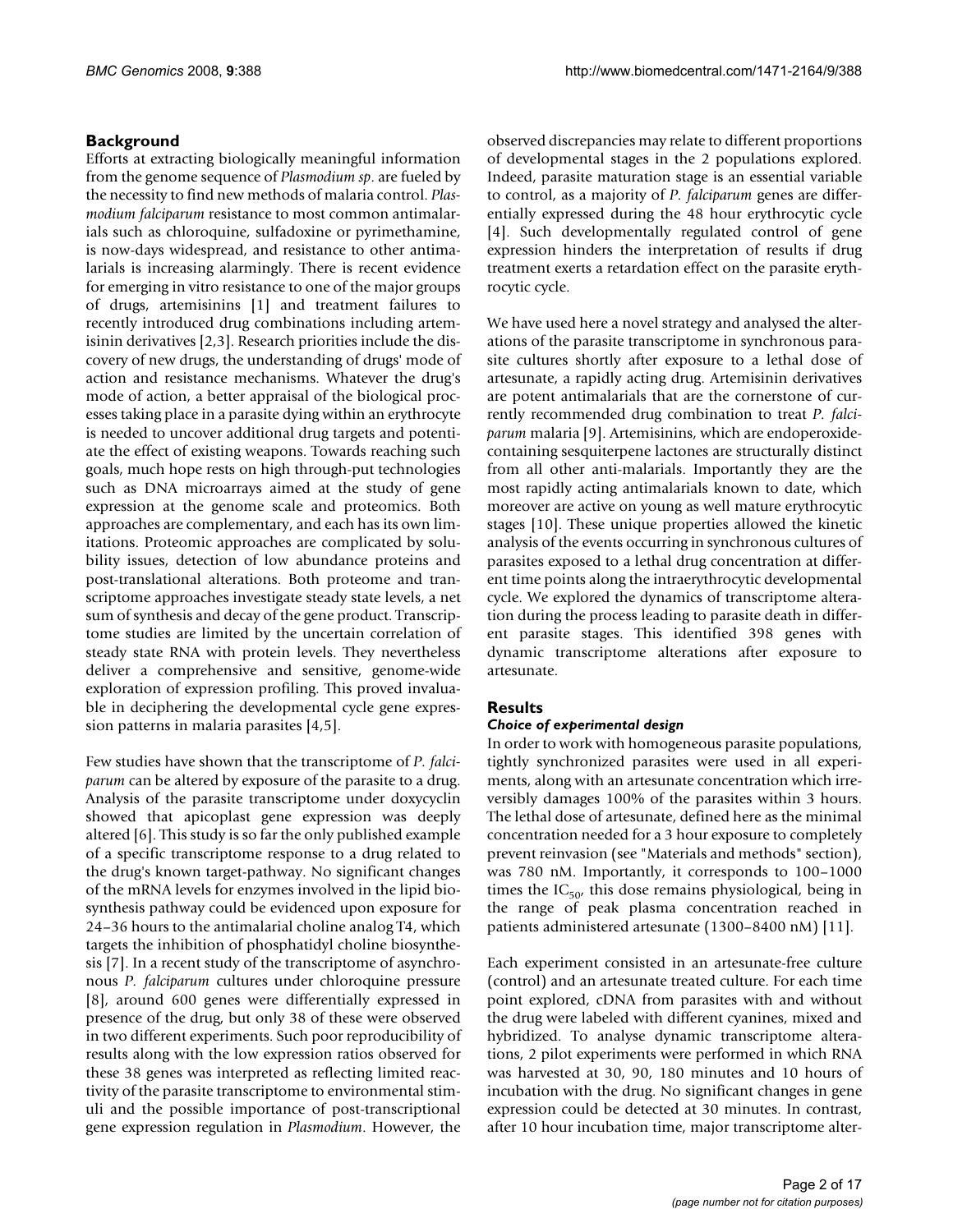ations occurred under artesunate, but their analysis was un-interpretable due to drug-induced massive slowingdown of parasite development (data not shown). We thus decided to focus on 2 drug-exposure time, namely 90 minutes and 3 hours after drug addition.

Since artesunate is active on ring stages as well as on older trophozoite stages, we decided to explore different time points along the erythrocytic cycle and search for genes affected at each time point. Therefore, 5 drug treatment experiments, staggered between 20 hours and 30 hours of parasite development, were performed for the comparison of drug versus no drug at 90 minutes and 3 hours.

#### *Transcript changes under artesunate exposure*

We looked for genes displaying similar changes across all experiments, with the hypothesis that responses to artesunate would not be stage-dependent within the explored 10 hour window of the developmental cycle. The results of 5 experiments performed at time points staggered between 20–30 hours post-invasion, were analyzed using ANOVA with a Holm-Bonferroni method of p-value adjustment,  $p < 0.05$ . This led to a list of genes with similar ratios of expression (i. e. low variance). From this list, only genes differentially expressed at 3 hours under artesunate and not after 3 hours in the absence of the drug were retained ( $p = 1$ ). It is important to stress that what we refer to, for convenience, as over- or under-expression in fact refers to higher or lower steady state RNA levels.

Due to the high number of microarrays analyzed (32 at 3 hours), power of the statistical analysis was such that expression log ratios as low as +/- 0.3 could be found for genes that displayed significant changes by ANOVA [for distribution of log ratios, see Additional file 1]. This appeared questionable from a biological standpoint and we chose to use a cut-off log-ratio of +/- 0.8. This value is lower than what is usually (and often arbitrarily) chosen in most transcriptome studies, i.e. +/- 1, but we felt it was justified given the large amount of data analyzed here and the low amplitude of fold-changes reported in previous *P. falciparum* transcriptome studies [[8](#page-14-1),12].

In addition, as genes of potential interest could be differentially expressed in the controls but more-so or differently under artesunate, we needed to identify these and filter out the developmentally regulated gene expression profiles. Indeed, the extent to which the drug sloweddown parasite development is unknown. Thus, different expression levels in artesunate-exposed vs. control (unexposed) cultures could reflect the direct effect of artesunate together with a possible difference in growth rate/developmental stage. To identify the developmentally regulated genes in the artesunate-free control culture, the 3 hours RNA was hybridized against the time 0 RNA (3 control experiments). Even within such a short time window, 81 genes showed differential expression in the control culture. Filtering-out this potential confounding "slowingdown effect" established a second list of genes differentially expressed in the artesunate experiments and in the control experiments, but with significantly different expression-ratios under these two conditions ( $p < 0.05$ ) [see Additional file 2 for the list of differentially expressed genes].

This resulted in the following: out of the 4703 genes analyzed, 398 (approx 8.5%) were differentially expressed after 3 hours in presence of artesunate, 244 over-expressed (approx 5%) and 154 (approx 3.5%) under-expressed. Of these 398 genes differentially expressed at 3 hours, 42 showed significant expression changes at 90 minutes, presumably reflecting an early response to the drug.

Our technically demanding and relatively stringent approach may have generated false negatives, but we wanted to be as confident as possible about the list of genes selected as being differentially expressed. This confidence was supported by the results of qRT-PCR performed with 12 over-expressed and 4 under-expressed genes, which confirmed the microarray data (Spearman correlation coefficient: 0.81) [see Additional file 3 for the comparison between microarray and qRT-PCR results].

#### *Classification of differentially expressed genes*

Interesting features were observed in the group of differentially expressed genes. For genes expressed differentially at 3 hours, there was a strong positive bias in the sub-set of over-expressed genes towards polymorphic genes located in sub-telomeric position and carrying PEXEL/ HCT motifs [13] used for export beyond the parasitophorous vacuole into the erythrocyte cytoplasm, or to the red blood cell membrane/surface (Figure 1). This was determined after excluding from the analysis the strain-specific *var, stevor* and *rifin* multigene families – which are not adequately represented in our case since the parasite strain used differs from 3D7. Concomitant with this positive bias, there was a negative bias towards conserved genes in the over-expressed genes. In contrast, the group of underexpressed genes displayed a positive bias towards conserved genes and a negative bias towards polymorphic genes.

Functions (in most cases putative) were assigned to 213 of the 398 differentially expressed genes [12,14-21] [see Additional file 2]. Apart from lipid and purine/pyrimidine metabolism, few genes belonged to the metabolic pathways of the parasite (as defined by Ginsburg [16]). Most genes with altered expression under artesunate pressure were related to chaperones, transporters, cell cycle, kinases, Zn finger proteins, transcription activating pro-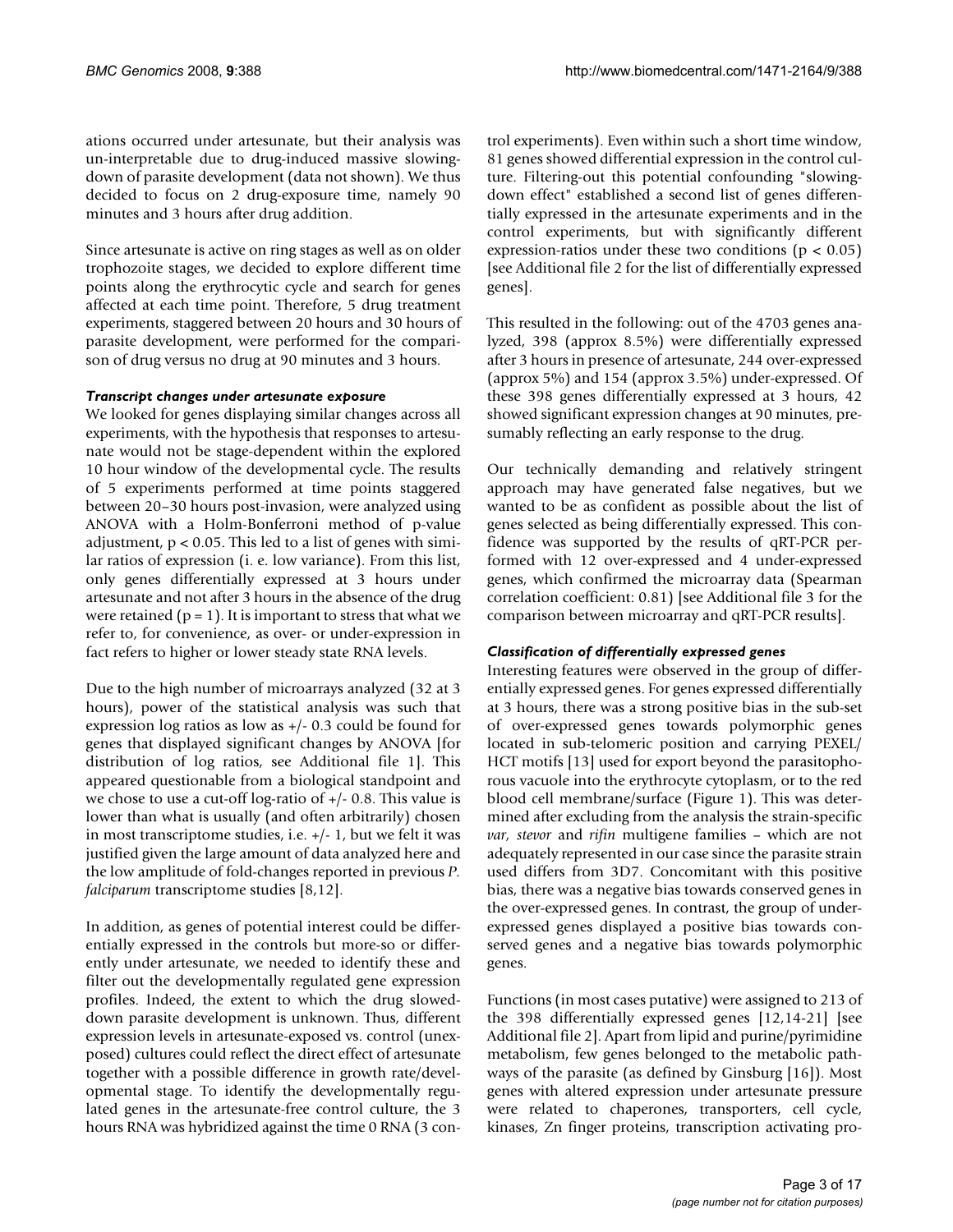

#### **Figure 1**

**Association plots of gene expression with gene chromosomal localization, predicted export sequences and polymorphism**. A : Bias in gene expression versus gene chromosomal localization (subtel = subtelomeric position of gene defined as <150 kb from telomere). B: Bias in gene expression versus presence of predicted export signals [13]. C: Bias in gene expression versus gene polymorphism (as defined by presence or absence of non synonymous SNPs, from analysis of 3D7, Dd2, HB3, Ghana1 and IT genomes). Bar width is proportional to the number of genes per category and bar height to the Pearson residuals for an independence model. Blue and red colors indicate significant bias.

teins, proteins involved in proteasome degradation, oxidative stress and in cell cycle regulation. A positive bias towards over-expression could be observed for genes related to oxidative stress, kinases, transcription associated proteins and chaperones, and towards under-expression for genes related to proteasome degradation and transporters (Figure 2). Slowing down of parasite development may be linked to the differential expression of three genes involved in cell cycle regulation [see Additional file 4]. Two genes were over-expressed, namely PFF1125 encoding a putative RNA binding protein mei2 homologue and PFL1855 encoding a putative cell cycle control protein, while PFA0345w, encoding a putative centrin, was under-expressed.

#### *Oxidative stress*

Oxidative stress is likely to occur in parasites submitted to artesunate, whether linked to the direct action of the drug or to the reduced capacity of the damaged parasite to inactivate free radicals. The antioxidant defense in *P. falciparum* involves both the glutathione and the thioredoxin



#### Figure 2

**Differential gene expression under artesunate exposure: transcript distribution among different gene functional categories**. "Total" pie-chart: genes present in the 8 different color-coded functional categories as distributed in the genome represented on the DNA array. "overexp." and "under-exp." pie-charts: distribution of overexpressed and under-expressed genes respectively, among the 8 different functional categories. p-value: p-value of chisquare test of over-expressed gene and under-expressed gene compared to the total genes in the genome represented on the DNA array.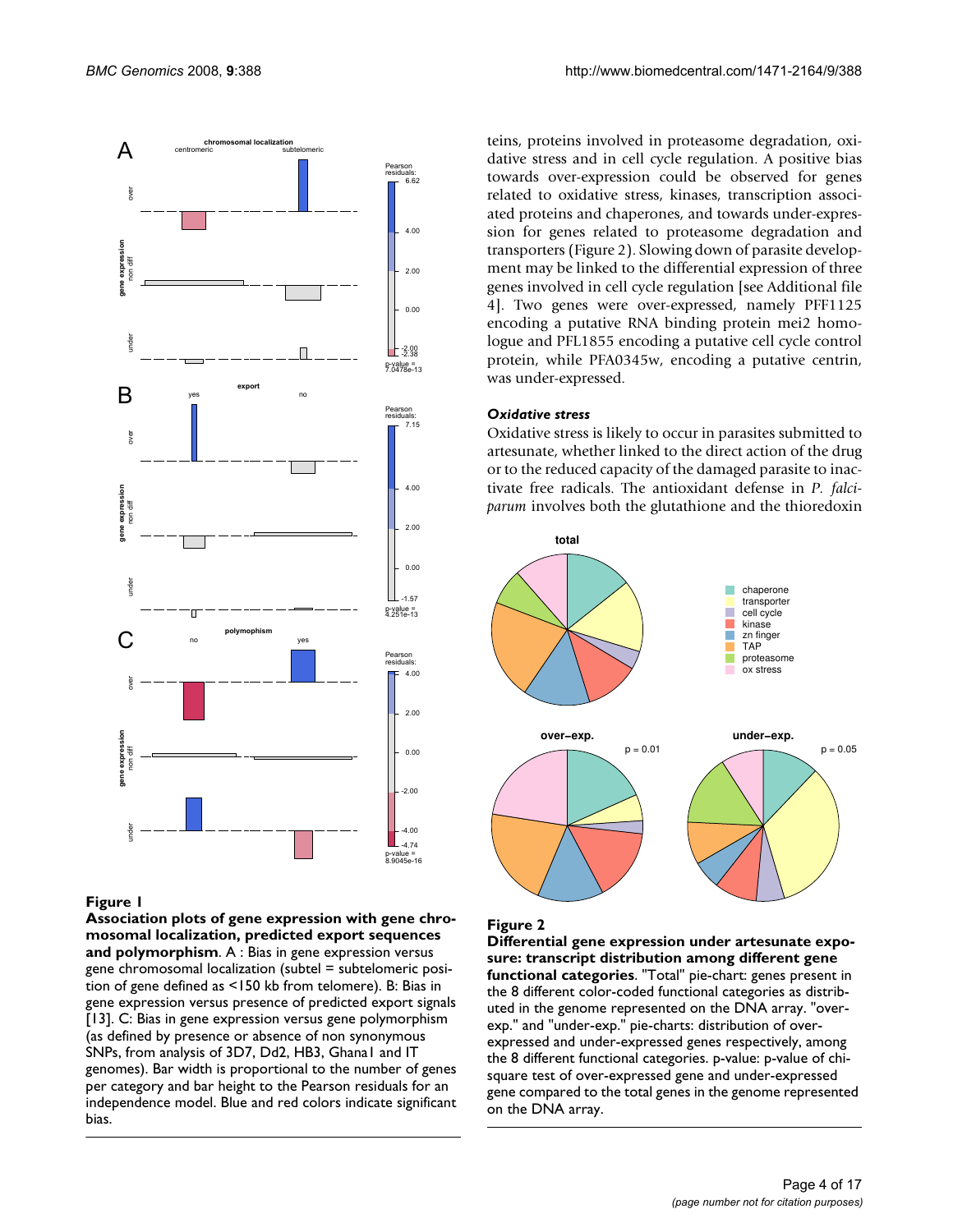system, the relative contribution of each remaining unknown [22]. Four genes involved in the parasite antioxidant defense [22,23], showed altered transcription profiles (Table 1) : gamma glutamyl cystein synthetase and glutathione synthetase (both involved in the glutathione system) were over-expressed. In contrast, the genes encoding protein disulfide isomerase related protein (potentially involved in oxidative protein folding, catalyzing both the oxidation and isomerization of disulfides on nascent polypeptides [24]) and glutathione peroxidase (shown to rather encode a thioredoxin peroxidase [25] and thus involved in the thioredoxin system) were underexpressed. The consecutive action of gamma glutamyl synthetase and glutathione synthetase leads to the production of reduced glutathione (GSH), which plays a pivotal role in the antioxidant defense through maintenance of the red-ox state of protein -SH moeties, the reduction of the noxious hydrogen and lipid peroxides and the extrusion of toxic compounds (including drugs) [22]. The predicted outcome of the over-expression of these 2 genes would be an increased supply of GSH in response to the oxidative stress induced by artesunate.

#### *Chaperones, protein trafficking and related genes*

Genome mining on parasite chaperone analogues has led to the conclusion that approximately 2% of the *P. falciparum* genes encoded potential or confirmed chaperones [19]. Chaperone proteins have diverse functions, such as serving as transcription factors, regulating the cell cycle, being involved in protein degradation, binding damaged proteins, protein transport across membranes and protein folding. As expected in a parasite under severe injury, 13 genes encoding chaperone or chaperone-related proteins (Table 2) were found up-regulated at 3 hours of artesunate pressure, among which PfHsp70, PfHsp90 and 6 genes belonging to the Hsp40 chaperone machinery of *P. falciparum* [\[20](#page-14-2)]. The first four were already over-expressed at 90 minutes, along with PFD0080c (a member of the *resa*like DnaJ family) and thus can be considered part of the early response to the drug. Interestingly, most (9/13), chaperone-encoding genes up-regulated under artesunate have potential export signals, suggesting possible export of their corresponding proteins from the parasite to the erythrocyte cytoplasm or membrane. Chaperone involvement in trafficking of membrane or exported proteins has been highlighted in a recent analysis of the parasite chaperone network [21]. In particular, analysis of the interactome suggested that a member of the Hsp40 family (PF14\_0700), which interacts with PfHsp70 (PF08\_0054) and PfHsp90 (PF07\_0029) could function as a co-chaperone in the Hsp90 complex of the parasite to transport eythrocyte membrane exported proteins such as Antigen 332 (PF11\_0507). It is remarkable to note that PF14\_0700, PF08\_0054, PF07\_0029 and PF11\_0507 were all over-expressed under artesunate pressure [see Additional file 2]. This suggests artesunate-triggered altered intracellular trafficking, contributing to remodeling of the parasitized erythrocyte membrane, a conclusion further substantiated by the observed increased steady state levels of genes encoding proteins interacting with the erythrocyte cytoskeleton such as MESA (PFE0040c), several members of the RESA family and number of genes carrying PEXEL/HT motifs. Alterations of the intracellular trafficking is also suggested by altered transcription profiles of genes such as signal peptidase (MAL13P1.167) as well as transporters, including organellar importers (see below).

#### *Transporters*

Eleven genes involved in transport were under-expressed (Table 3). The putative UDP galactose antiporter (PF11\_0141) down-regulated at 3 hours, was the only transporter found down-regulated at 90 minutes, suggesting that alteration of its transcript levels is an early event. Four subunits of the vacuolar ATP synthase were underexpressed. This constitutes one of the few cases of concommittant regulation of individual components of a specific machinery or pathway in this study, suggesting that indeed the activity of the vacuolar ATP synthase was severely impaired. This enzyme contributes to acidification of vacuolar and organelle contents.

Only 4 genes encoding transporters were over-expressed, amongst which *pfmdr1* (PFE1150w), the P-glycoprotein

|  |  | Table I: Differentially expressed genes involved in antioxidant defence in artesunate-treated cells |
|--|--|-----------------------------------------------------------------------------------------------------|
|--|--|-----------------------------------------------------------------------------------------------------|

| <b>Gene ID</b>  | <b>Description</b>                          | ART 90 min | ART 3 h | НS | <b>CO</b> |
|-----------------|---------------------------------------------|------------|---------|----|-----------|
| <b>PFI0925w</b> | gamma-glutamylcysteine synthetase           |            | .4      | ٠  |           |
| <b>PFE0605c</b> | glutathione synthetase                      |            | 0,94    |    |           |
| PFL0595c        | glutathione peroxidase                      |            | $-0.95$ |    |           |
| PFII 0352       | protein disulfide isomerase related protein |            | $-0.89$ |    |           |

Genes coding for proteins involved in antioxidant defence defined in [23].

Gene ID: identifier as found in PlasmoDB.

Art columns: log ratios of gene expression under artesunate exposure at 90 minutes and 3 hours.

HS column: over (+) or under (-) expression.

Results were compared with transcriptome modifications induced by heat-shock (HS) [12] and chloroquine (CQ) [\[8](#page-14-1)].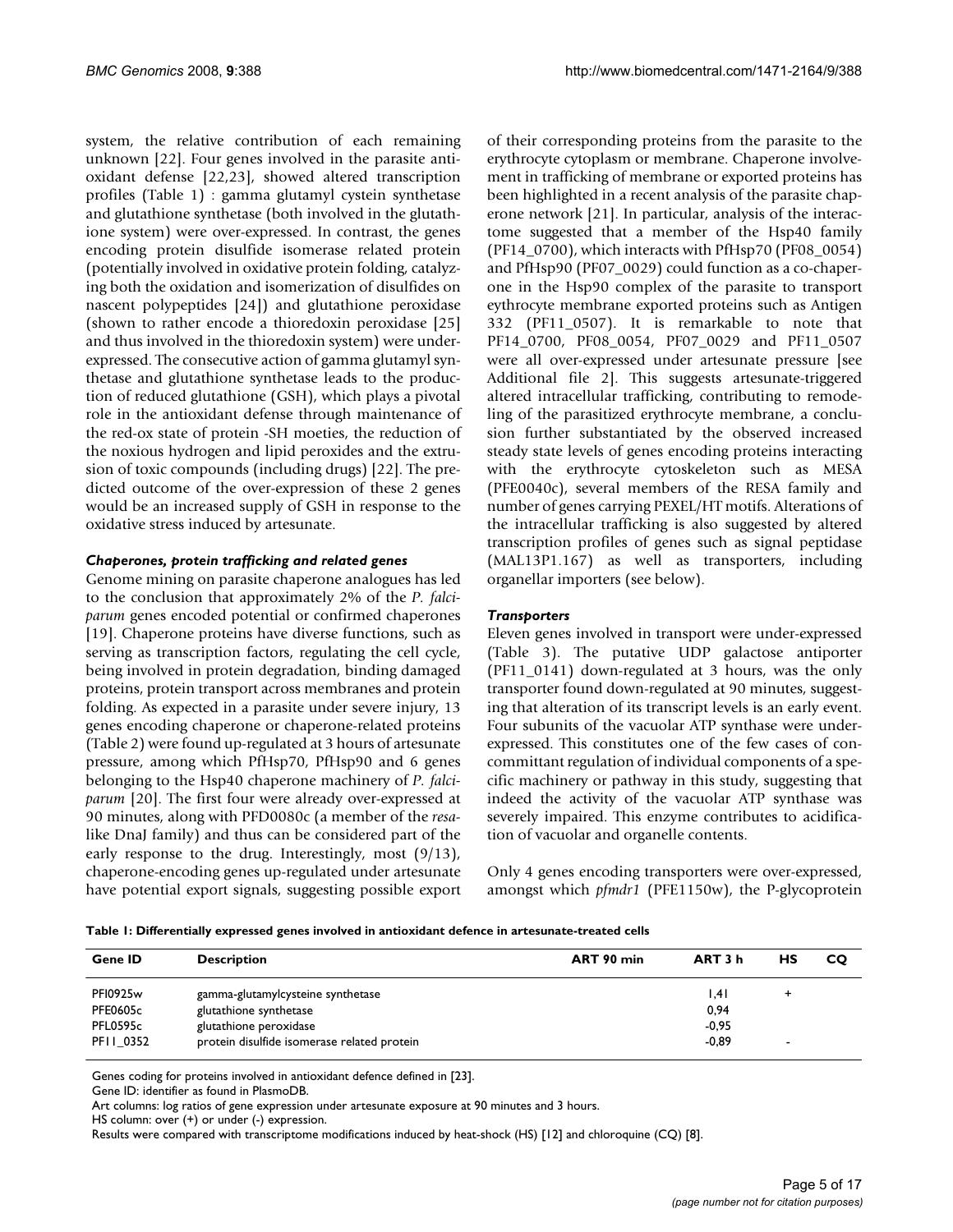| Gene ID         | <b>Description</b>                                                       |     | Pexel family                        | ref     | ART 90 mn ART 3 h HS |          |           | CO. |
|-----------------|--------------------------------------------------------------------------|-----|-------------------------------------|---------|----------------------|----------|-----------|-----|
| <b>PFE1605w</b> | DNA] protein                                                             | yes | resa like/dna]                      | 1, 3    |                      | 1,01     |           |     |
| PFD0080c        | hypothetical protein, conserved in<br>P.falciparum                       | yes | resa like                           | 3       | 1,31                 | 1,82     | $\ddot{}$ |     |
| PF10_0378       | Dnal protein, putative                                                   | yes | Hsp40, type III                     | 1, 2, 4 | 1,33                 | 1,53     | $\ddot{}$ |     |
| PFE0040c        | mature parasite-infected erythrocyte<br>surface antigen (MESA) or PfEMP2 | yes | Hsp40, type IV                      | 2, 4    | 0,92                 | 1,87     |           |     |
| <b>PFA0660w</b> | protein with DNAJ domain, dnj l/sis1<br>family                           | yes | Hsp40, type II                      | 1, 2, 4 | 1,01                 | 1,34     | $\ddot{}$ |     |
| MAL7PI.7        | RESA-like protein                                                        | yes | resa like                           | 3       |                      | 0,83     |           |     |
| <b>PFL0050c</b> | hypothetical protein                                                     | yes | resa like                           | 3       |                      | 0,86     |           |     |
| PF07_0029       | heat shock protein 86                                                    | no  | hsp90                               |         |                      | 0,9      | +         |     |
| PF07_0030       | heat shock protein 86 family protein                                     | no  | Hsp86 family                        |         |                      | 1,63     | $\ddot{}$ |     |
| PF08 0054       | heat shock 70 kDa protein                                                | no  | hsp70                               |         |                      | 0,88     | $\ddot{}$ |     |
| PF11_0034       | hypothetical protein                                                     | yes | Hsp40, type IV                      | 1, 2, 4 |                      | 0,81     | +         |     |
| <b>PFA0675w</b> | P. falciparum RESA-like protein with<br>Dnal domain                      | yes | Hsp40, type IV                      | 1, 2, 4 |                      | 1,96     | $\ddot{}$ |     |
| PF14 0700       | hypothetical protein, conserved                                          | no  | Hsp40, type III                     | 1, 2, 4 |                      | 0,81     |           |     |
| PF11_0509       | ring-infected erythrocyte surface<br>antigen putative                    | yes | Hsp40, type IV                      | 1, 2, 4 |                      | $-1, 14$ |           |     |
| PF13_0102       | DNAJ-like Sec63 homologue                                                | no  | Hsp40, type III                     | 1, 2, 4 |                      | $-1,04$  |           |     |
| PF11_0216       | hypothetical protein                                                     | no  | Heat shock factor binding protein I | 6       |                      | $-0,93$  |           |     |
| <b>PFC0975c</b> | PFCYP19, cyclophilin, peptidyl-prolyl<br>cis-trans isomerase             | no  | cyclophillin                        |         |                      | $-0,97$  |           |     |

**Table 2: Differentially expressed chaperone and chaperone-related genes in artesunate-treated cells**

Gene ID: identifier as found in PlasmoDB.

Art columns: log ratios of gene expression under artesunate exposure at 90 minutes and 3 hours.

HS column: over (+) or under (-) expression.

Results were compared with transcriptome modifications induced by heat-shock (HS) [12] and chloroquine (CQ) [\[8](#page-14-1)].

Chaperone- and chaperone-related genes were defined based on: 1) Acharya et al. [19], 2) Botha et al. [\[20](#page-14-2)], 3) resa-like annotation from GeneDB, 4) genes fitting the HMM profile of DNAJ (PF00226) from Pfam, 5) The Hsp86 family annotation from GeneDB, 6) genes fitting the HMM profile of heat shock factor binding protein 1 (PF06825) from Pfam.

homologue of *P. falciparum*, which modulates susceptibility to antimalarial drugs such as quinine, mefloquine and artemisinins [26-28]. An association has been shown in the field between sensitivity to arylaminoalcohols or endoperoxides, *pfmdr1* allelic status and gene copy number [29], suggesting that an over-expressed functional

**Table 3: Differentially expressed transport associated genes in artesunate-treated cells**

| <b>Gene ID</b>       | <b>Description</b>                                                         | ART 90 min | ART 3 h  | <b>HS</b> | <b>CO</b> |
|----------------------|----------------------------------------------------------------------------|------------|----------|-----------|-----------|
| PF07 0121            | NMD3 protein, putative                                                     |            | 0,85     |           |           |
| <b>PFB0435c</b>      | amino acid transporter, putative                                           |            | 0.89     |           |           |
| PFE1455w             | sugar transporter, putative                                                |            | 0,92     |           |           |
| PFE1150w             | multidrug resistance protein, Pfmdr1                                       |            | 1,10     |           |           |
| <b>PFII 0141</b>     | UDP-galactose transporter, putative                                        | $-0,86$    | $-0,82$  |           |           |
| <b>PFC0725c</b>      | formate-nitrate transporter, putative                                      |            | $-1,16$  |           |           |
| MAL8PI.13            | integral membrane protein, conserved/folate-Biopterin transporter          |            | $-1, 13$ |           |           |
| MAL13P1.206          | Na+-dependent Pi transporter, sodium-dependent phosphate transporter PfPiT |            | $-0,90$  |           |           |
| PF13 0252            | nucleoside transporter   PfNTI/PfENTI                                      |            | $-1,32$  |           |           |
| PFL0170 <sub>w</sub> | Transporter, major facilitator superfamily                                 |            | $-0,86$  |           |           |
| PFE0410w             | triose or hexose phosphate/phosphate translocator, putative                |            | $-0,88$  |           |           |
| PF13 0227            | vacuolar ATP synthase subunit D, putative                                  |            | $-0,92$  |           |           |
| PFII 0412            | Vacuolar ATP synthase subunit F, putative                                  |            | $-0,81$  |           |           |
| PF13_0130            | vacuolar ATP synthase subunit G, putative                                  |            | $-0,82$  |           |           |
| <b>PFE0965c</b>      | vacuolar ATP synthetase, subunit C putative                                |            | $-0,85$  |           |           |

Gene ID: identifier as found in PlasmoDB.

Art columns: log ratios of gene expression under artesunate exposure at 90 minutes and 3 hours.

HS and CQ columns: over (+) or under (-) expression.

Results were compared with transcriptome modifications induced by heat-shock (HS) [12] and chloroquine (CQ) [\[8](#page-14-1)].

Genes involved in transport were selected from the pathway maps of Ginsburg [16].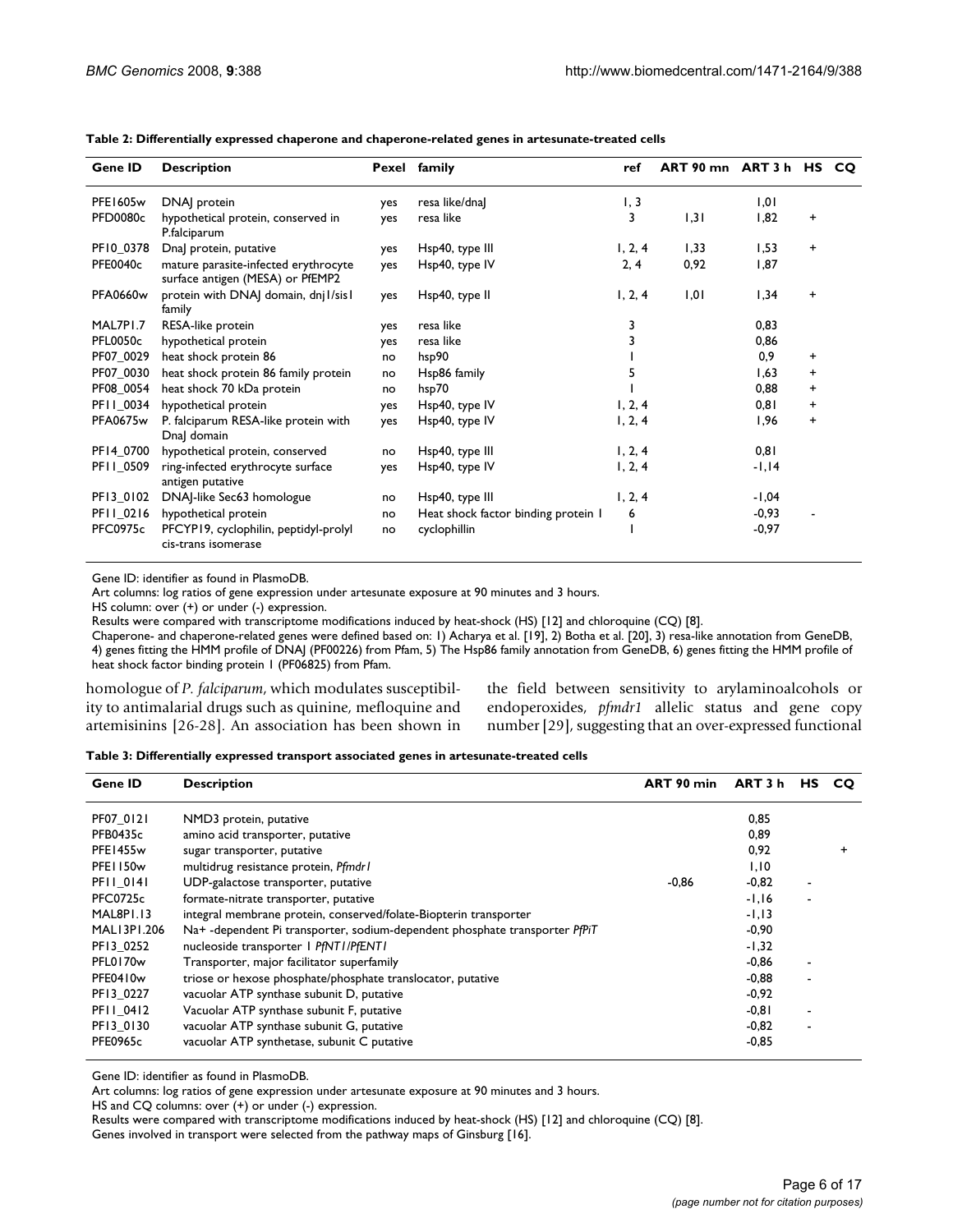*pfmdr1* conferred a multidrug resistance like phenotype [[30](#page-15-0),31]. Over-expression of *pfmdr1* we show to occur under artesunate pressure may have an impact on susceptibility to the drug(s) associated to artemisinins upon ACT administration. It also suggests that not only gene copy number but also gene transcription rates and mRNA stability should be monitored when exploring mechanisms of field parasite drug resistance.

#### *Lipid metabolism and the Apicoplast*

Eight genes involved in lipid metabolism were differentially expressed (Table 4).

*P. falciparum* contains an unusually high number of Acyl CoA synthases (ACS) and binding proteins that might play a role in fatty acid salvage and transport from the host cell [32,33]. Amongst the 13 different ACS genes, a non subtelomeric acyl CoA synthetase gene PFB0685c has expanded into a family of 9 duplicated genes mainly located in the subtelomeric regions of the genome and transcribed during the erythrocytic stage of the parasite. At least two ACS proteins PfACS1 (PF14\_0761) and PfACS3 (PFL2570w) were shown to interact with ankyrin through their lysine-rich C-terminal domain [\[34](#page-15-1)]. Similar domains are only present in the genes of this family, possibly targeting these enzymes to the erythrocyte cytoplasm and/or membrane, an interesting possibility as all the ACS proteins have a signal peptide but are devoid of the PEXEL/HT motif. This would contribute to the capacity of *P. falciparum* to activate fatty acid scavenged from the plasma or the erythrocyte membrane, a critical metabolic function for the survival of the parasite. All 4 ACS genes over-expressed under artesunate (PFB0685c, PFB695c, MAL13P1\_485 and PF14\_0761) belong to this family.

Two acyl-CoA binding protein genes, PF08\_0099 and PF10\_0016, were under-expressed. PF14\_0664, an Acetyl CoA carboxylase which generates Malonyl-CoA, likely to be located in the apicoplast [32], was already found overexpressed at 90 minutes. Interestingly, the triose phosphate transporter located in the outermost membrane of the apicoplast, PFE0410w, was under-expressed under artesunate. This transporter, also called PFoTPT, fuels the apicoplast by providing carbon, reducing power and ATP [35], but also quite importantly, dihydroxyacetone phosphate (DHAP), the precursor needed for isoprenoid and for phospholipids biosynthesis [[36\]](#page-15-2). Altogether these data suggest an alteration of fatty acid metabolism both intracellularly and in the apicoplast.

#### *Mitochondrial genes and genes encoding proteins targeted to the mitochondrion*

The main metabolic function allowed by the active mitochondrial electron transport chain maintained by *Plasmodium* is regeneration of ubiquinone, which is required as the electron acceptor for dihydroorotate dehydrogenase, an essential enzyme for pyrimidine biosynthesis [37]. Indeed, 3 important genes involved in mitochondrial electron transport are under-expressed in presence of artesunate: 2 subunits of the cytochrome c oxydase (downstream of the cytochrome bc1 complex inhibited by atovaquone) coxI and coI and ubiquinol-cytochrome c reductase hinge protein, PF14\_0248 (Table 5). This interference with the electron transport chain could in turn affect pyrimidine biosynthesis.

PFC0975c encoding a peptidyl-prolyl cis-trans isomerase cyclophilin-type belonging to the chaperone network of the mitochondrial matrix [16] is under-expressed in response to artesunate. Cyclophilin D/peptidylprolyl isomerase activity is a regulator of mitochondrial permeability transition, a non selective inner-membrane permeabilization occuring in response to increased calcium load and redox stress. These 2 conditions are induced by artesunate. Such a phenomenon can lead to necrosis through activation of phospholipases, proteases and nucleases [38].

| Table 4: Differentially expressed genes involved in lipid metabolism in artesunate-treated cells |  |
|--------------------------------------------------------------------------------------------------|--|
|--------------------------------------------------------------------------------------------------|--|

| <b>Gene ID</b>  | <b>Description</b>                                             | ART 90 min | ART 3 h | нs | CO. |
|-----------------|----------------------------------------------------------------|------------|---------|----|-----|
| MAL13P1.485     | acyl-coa ligase antigen                                        |            | 0.94    |    |     |
| <b>PFB0685c</b> | acyl-CoA synthetase, PfACS9                                    |            | 0,83    |    |     |
| <b>PFB0695c</b> | acyl-CoA synthetase                                            | 0.88       | 1,02    | ٠  |     |
| PF14 0761       | fatty acyl CoA synthetase I PfACSI                             |            | 0,99    |    |     |
| PF14 0664       | biotin carboxylase subunit of acetyl CoA carboxylase, putative | 0.97       | 1.31    | ÷  |     |
| PF08 0099       | acyl CoA binding protein, putative                             |            | $-0,89$ |    |     |
| PF10 0016       | acyl CoA binding protein, putative                             |            | $-1.04$ |    |     |
| PFE0410w        | triose or hexose phosphate/phosphate translocator, putative    |            | $-0,88$ | -  |     |

Gene ID: identifier as found in PlasmoDB.

Art columns: log ratios of gene expression under artesunate exposure at 90 minutes and 3 hours.

HS column: over (+) or under (-) expression.

Results were compared with transcriptome modifications induced by heat-shock (HS) [12] and chloroquine (CQ) [\[8](#page-14-1)]. Genes were selected based on [16].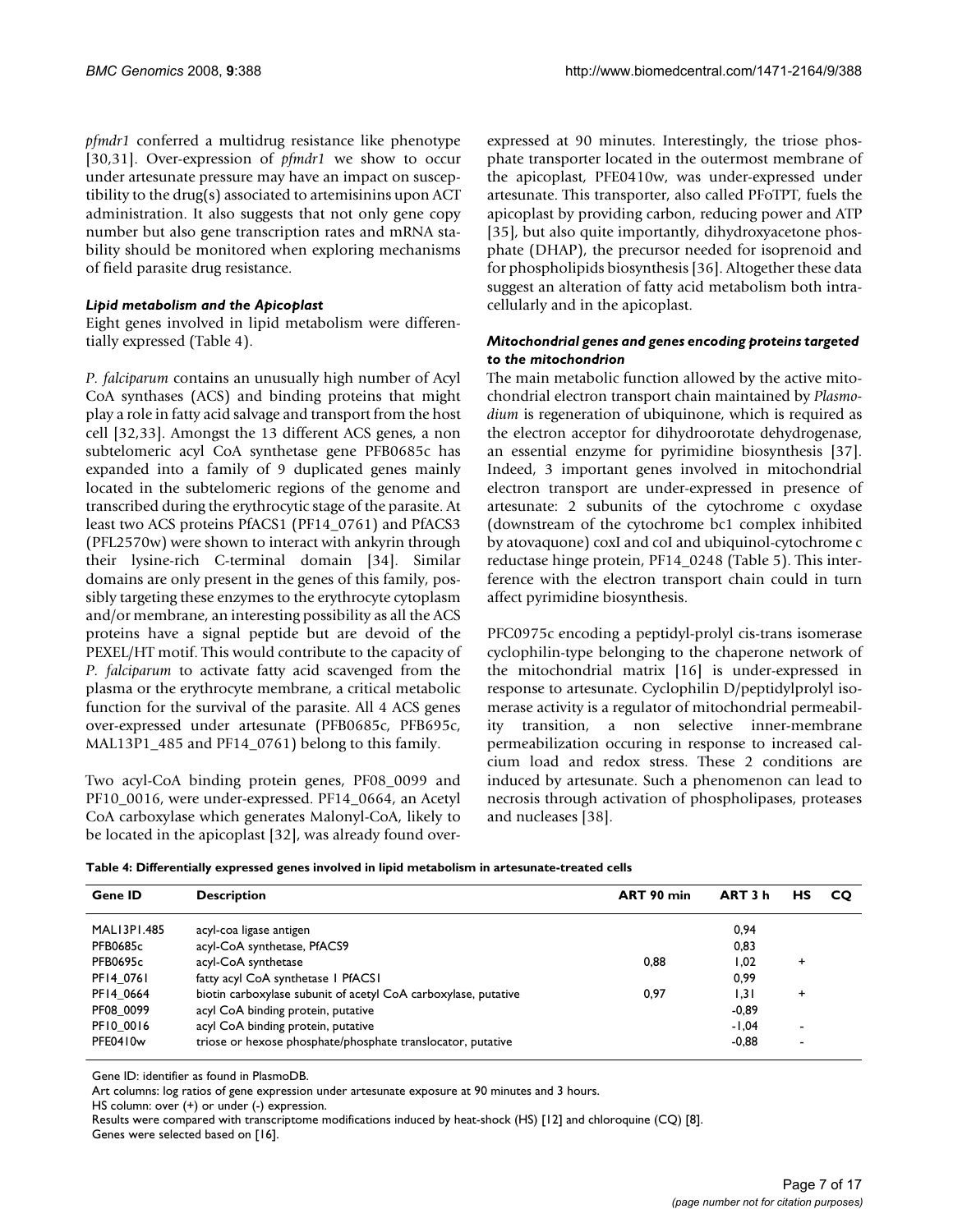#### *Purine/pyrimidine metabolism*

In addition to the possibly impaired respiratory chain interfering with pyrimidine synthesis, expression of other genes related to purine/pyrimidine biosynthesis was also modified by artesunate pressure (Table 6): cytidine and deoxycytidylate deaminase (PF13\_0259) hypoxanthine phophorybosyl transferase (PF10\_0121), deoxyuridine 5'triphosphate nucleotidohydrolase (PF11\_0282) and uridine phosphorylase (PFE0660c) are all underexpressed, while dihydroorotase (PF14\_0697) is overexpressed. Interference with such key metabolic processes may readily cause parasite death.

#### *Signaling/kinases*

The kinome of *P. falciparum* is atypical, with an atypical MAP kinase family and a particular R45-FIKK kinase family [39].

Fourteen genes encoding kinases, some of which potentially related to signal transduction, were differentially expressed in presence of artesunate (Table 7). Four of the 11 over-expressed genes were already differentially expressed at 90 minutes, among which the calcium calmodulin dependent protein kinase 2, PfPK2 (PFL1885c). PfPK2 belongs to the CamK group of *P. falciparum* kinases, a family of kinases which can be activated in response to increased calcium levels, possibly resulting from specific inhibition of the SERCA PfATPase6 by the drug [\[40\]](#page-15-3). The other 3 genes with increased expression levels at 90 minutes were members of the R45-FIKK multigene family [18,41]. This Apicomplexa-specific kinase gene family is composed of 20 genes all presenting sub-telomeric positions, scattered over 11 chromosomes. It has recently been shown that these kinases localize in different compartments of the infected erythrocyte, some being associated with the erythrocyte membrane [[42\]](#page-15-4). Under artesunate pressure, 3 members of the R45-FIKK family were overexpressed at 90 minutes (PFI0095c, MAL7P1.144 and PFL0040c) and remained at elevated levels subsequently, while two additional R45-FIKK Kinases displayed increased transcript levels at 3 hours, namely PFD1165w and PF11\_0510. All 5 present export motifs. PFD1165w and PFL0040c are associated with Maurer's clefts, and PFL0040c with the infected erythrocyte membrane as well [[42](#page-15-4)].

#### *Transcription associated proteins; zinc finger genes*

Transcriptome studies of parasites during the erythrocytic stages of development have shown that in many cases, transcription is soon followed by translation, when the parasite "needs" the considered proteins to further develop [4]. In contrast, comparison between transcriptomic and proteomic studies have shown the existence of discrepancies in RNA and protein expression for about 50% of the genes expressed during the erythrocytic development [43[,44\]](#page-15-5). This has been clearly confirmed for certain genes, such as *var* genes transcribed at the early ring stage and translated several hours later [45] or a series of sexual stage proteins the corresponding genes of which are transcribed long before translation occurs [46]. Genome mining revealed that relatively few genes (156, 2/3 less than expected) encode transcription associated proteins [17]. Six non-Zn finger transcription associated protein genes, as defined by Coulson [17], were over-expressed under artesunate, 3 were under-expressed (Table 8). This relatively low number suggests that transcriptional regulation may not play a major role in gene-expression modulation under drug-induced stress. Altered decay rates may modulate gene expression in drug-exposed parasites and contribute to the dynamic changes of mRNA levels observed here. In this regard, it is worth noting the recently outlined decreasing RNA decay rate as the parasite matures. A list of genes encoding putative decay components and possibly contributing to such a mechanism of post-transcriptional regulation in *P.falciparum* has been proposed [47]. However, there was no observed effect of artesunate on expression of these genes.

The low number of TAP identified by Coulson [17] contrasted with an over-representation of proteins with Zn finger motifs [48] potentially involved in regulating RNA stability. In the present study, 12 genes identified as puta-

| Table 5: Differentially expressed genes related to the mitochondrion in artesunate treated cells |  |
|--------------------------------------------------------------------------------------------------|--|
|                                                                                                  |  |

| <b>Gene ID</b>  | <b>Description</b>                                        | ART 90 min | ART 3 h | НS             | <b>CO</b> |
|-----------------|-----------------------------------------------------------|------------|---------|----------------|-----------|
| PF08 0054       | heat shock 70 kDa protein                                 |            | 0.88    | ٠              |           |
| coxl            | putative cytochrome oxidase I                             |            | $-1,07$ |                |           |
| col             | putative cytochrome oxidase I                             |            | $-1.15$ |                |           |
| PF14 0248       | ubiquinol-cytochrome c reductase hinge protein, putative  |            | $-0.99$ | $\blacksquare$ |           |
| <b>PFC0975c</b> | PFCYP19, cyclophilin, peptidyl-prolyl cis-trans isomerase |            | $-0.97$ |                |           |
|                 |                                                           |            |         |                |           |

Gene ID: identifier as found in PlasmoDB.

Art columns: log ratios of gene expression under artesunate exposure at 90 minutes and 3 hours.

HS column: over (+) or under (-) expression.

Results were compared with transcriptome modifications induced by heat-shock (HS) [12] and chloroquine (CQ) [\[8](#page-14-1)]. Genes were selected based on [16].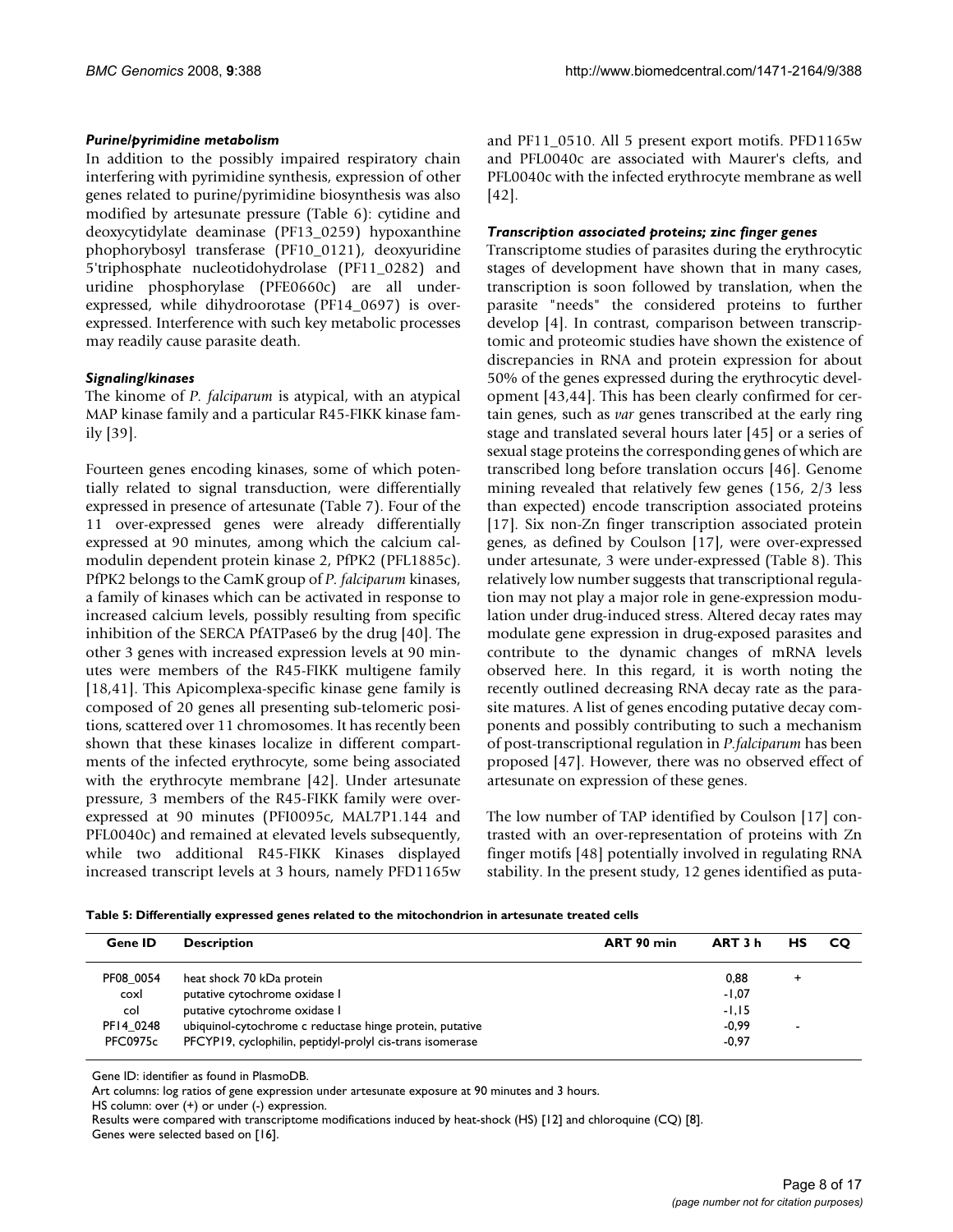| Gene ID   | <b>Description</b>                                         | ART 90 min | ART 3 h | HS | <b>CO</b> |
|-----------|------------------------------------------------------------|------------|---------|----|-----------|
| PF14 0697 | dihydroorotase, putative                                   | 0.96       | 0,93    |    |           |
| PF13 0259 | cytidine and deoxycytidylate deaminase family, putative    |            | $-1,22$ |    |           |
| PF10 0121 | hypoxanthine phosphoribosyltransferase                     |            | $-1,24$ |    |           |
| PFII 0282 | deoxyuridine 5'-triphosphate nucleotidohydrolase, putative | $-0.88$    | $-0.95$ |    |           |
| PFE0660c  | purine nucleotide phosphorylase, putative                  | $-1.07$    | $-1,53$ |    |           |

**Table 6: Differentially expressed genes related to purine/pyrimidine metabolism in artesunate-treated cells**

Gene ID: identifier as found in PlasmoDB.

Art columns: log ratios of gene expression under artesunate exposure at 90 minutes and 3 hours.

Results were compared with transcriptome modifications induced by heat-shock (HS) [12] and chloroquine (CQ) [\[8](#page-14-1)].

Genes were selected based on [16].

tive Zn finger bearing proteins were differentially expressed in the presence of artesunate; 10/12 were overexpressed, two of which (PFI0470w and PFE1245w) already at 90 minutes (Table 9).

#### **Discussion**

The methodology adopted here allowed us to find reproducible alterations of the transcriptome in *P. falciparum* parasites under artesunate pressure. To overcome the major hurdle of developmentally regulated genes, we combined the use of a fast acting drug at high dose with limited incubation time at 5 successive but synchronized developmental stages. Most observed alterations were of low amplitude, possibly reflecting particular mechanisms of gene regulation in malaria parasites. This resulted in a relatively broad pertubation, that nevertheless was highly significant and consistent across experiments. We did not detect altered expression of a single specific metabolic pathway or of the putative drug target molecules but several functionally important groups of genes exhibited interesting dynamic changes. Within the intrinsic limitations of all transcriptome studies (in which steady-state RNA levels are studied and not protein quantities, posttranslational modifications or biological activities), the overall picture that emerges from our current analysis of the transcriptome changes suggests i) pertubation of the intracellular trafficking and organisation, including changes in chaperones, transporters, remodeling the erythrocyte space beyond the parasitophorous vacuolar membrane up to the membrane of the infected erythrocyte; ii) probable down-phasing of metabolism as deduced from down-regulation of key enzymes/transporters implicated in purine, pyrimidine and isoprenoid synthesis; iii) an altered mitochondrion; iv) an altered redox homeostasis and possibly altered protein turnover. In addition, the transcriptome analysis highlighted numerous genes with unknown function, annotated as coding for hypothetical proteins [see Additional file 2]. Some display consistent high and early up-regulation and clearly deserve further investigation.

**Table 7: Differentially expressed genes encoding kinases in artesunate-treated cells**

| Gene ID          | <b>Description</b>                                      | Kinase type | <b>Name</b>       | ART 90 min | ART 3 h | HS. | CO.   |
|------------------|---------------------------------------------------------|-------------|-------------------|------------|---------|-----|-------|
| PFL0040c         | protein kinase, R45/FIKK family                         | R45/FIKK    | FIKK12            | 0,88       | 1,16    |     |       |
| MAL7PI.144       | protein kinase, R45/FIKK family                         | R45/FIKK    | FIKK7.I           | 0,90       | 1,82    |     |       |
| <b>PFI0095c</b>  | protein kinase, R45/FIKK family                         | R45/FIKK    | FIKK9.I           | 0,83       | 28, ا   |     |       |
| <b>PFII 0510</b> | protein kinase, R45/FIKK family                         | R45/FIKK    | <b>FIKK11</b>     |            | 0,95    |     |       |
| PFD1165w         | protein kinase, R45/FIKK family                         | R45/FIKK    | FIKK4.I           |            | 1,05    |     |       |
| PFL1885c         | calcium/calmodulin-dependent protein kinase 2, putative | kinase      | PfPK <sub>2</sub> | 1,35       | 1,21    |     |       |
| <b>PFL2280w</b>  | cyclin g-associated kinase, putative                    | kinase      |                   |            | 1,10    |     |       |
| PF14 0346        | cGMP-dependent protein kinase 1, beta isozyme, putative | kinase      |                   |            | 1,03    |     |       |
| PFII 0242        | protein kinase                                          | kinase      |                   |            | 0,95    |     |       |
| PF14_0294        | mitogen-activated protein kinase 1, PfMAP1              | kinase      | <b>PfMAPI</b>     |            | 1,05    |     |       |
| <b>PFD0975w</b>  | ROI kinase-like protein                                 | <b>RIOI</b> |                   |            | 0,90    |     | $\pm$ |
| PFII 0377        | casein kinase 1, PfCK1                                  | kinase      |                   |            | $-0.91$ |     | $\pm$ |
| PFII 0227        | serine/threonine protein kinase, puative                | kinase      |                   |            | $-0,98$ |     |       |
| <b>PFB0150c</b>  | protein kinase, putative                                | kinase      |                   |            | $-1,05$ |     |       |

Gene ID: identifier as found in PlasmoDB.

Art columns: log ratios of gene expression under artesunate exposure at 90 minutes and 3 hours.

CQ column: over (+) or under (-) expression.

Results were compared with transcriptome modifications induced by heat-shock (HS) [12] and chloroquine (CQ) [\[8](#page-14-1)].

Kinases were defined as genes fitting the HMM profil kinase PF00069 (update of Ward et al. [39]) and ROI Kinases as genes fiiting the HMM profil PF01163. FIKK kinases were defined as described in Schneider and Puijalon [41].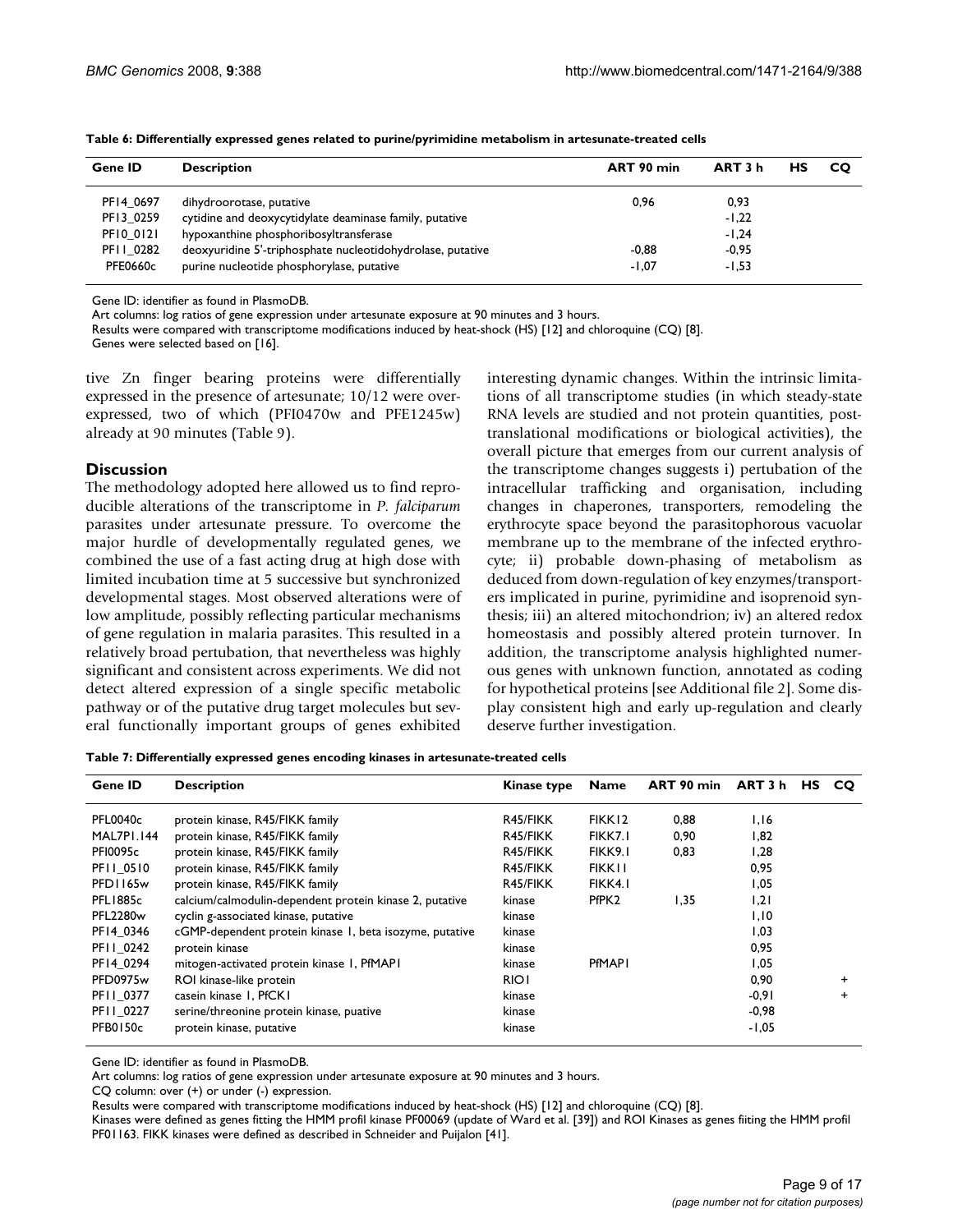| <b>Gene ID</b>     | <b>Description</b>                              | Pfam                  | annotation                                                  | ART 90 min ART 3 h HS CO |         |   |   |
|--------------------|-------------------------------------------------|-----------------------|-------------------------------------------------------------|--------------------------|---------|---|---|
| PFII 0053          | PfSNF <sub>2L</sub>                             | <b>TAP</b> clustering | Nucleosome remodeling::SNF2L                                |                          | 0,82    |   |   |
| PF11_0264          | DNA-dependent RNA<br>polymerase                 | TAP clustering        | MITOCHONDRIAL RNA<br><b>POLYMERASE</b>                      |                          | 1,02    |   |   |
| <b>PFL0560c</b>    | minichromosome maintenance<br>protein, putative | <b>TAP</b> clustering | Minichromosome maintenance<br>protein                       |                          | 0.85    |   |   |
| PFE0090w           | hypothetical protein, conserved                 | <b>TAP</b> clustering | Histone trancription regulator                              |                          | 0,82    |   |   |
| PF11_0297          | hypothetical protein                            | <b>TAP</b> clustering | CCR4-NOT complex::NOT2                                      |                          | 0,86    | + |   |
| PFE1245w           | hypothetical protein, conserved                 | PF00642               | Zinc finger C-x8-C-x5-C-x3-H type<br>(and similar)(PF00642) | 1,28                     | 0,91    | + | + |
| PF14_0236          | hypothetical protein                            | PF00642               | Zinc finger C-x8-C-x5-C-x3-H type<br>(and similar)(PF00642) |                          | 0,89    | + |   |
| <b>PFC0680w</b>    | hypothetical protein, conserved                 | PF00642               | Zinc finger C-x8-C-x5-C-x3-H type<br>(and similar)(PF00642) |                          | 1,55    | + |   |
| PF10_0186          | hypothetical protein                            | PF00642               | Zinc finger C-x8-C-x5-C-x3-H type<br>(and similar)(PF00642) |                          | 0,98    |   |   |
| <b>MALI3PI.122</b> | hypothetical protein, conserved                 | PF00856               | SET domain (PF00856)                                        |                          | 0,81    |   |   |
| <b>PFI0470w</b>    | FHA domain protein, putative                    | PF00097               | C3HC4 type (RING finger)<br>(PF00097)                       | 0.89                     | 1,05    |   |   |
| PF10 0046          | hypothetical protein                            | PF00097               | C3HC4 type (RING finger)<br>(PF00097)                       |                          | 1,17    |   |   |
| <b>PFF0165c</b>    | hypothetical protein, conserved                 | PF00097               | C3HC4 type (RING finger)<br>(PF00097)                       |                          | 0,94    |   |   |
| <b>PFL0440c</b>    | hypothetical protein, conserved                 | PF00097               | C3HC4 type (RING finger)<br>(PF00097)                       |                          | 0,95    |   |   |
| PFII 0315          | hypothetical protein                            | <b>TAP</b> clustering | APICOPLAST RNA beta, beta, &<br>beta subunits               |                          | 1,64    |   |   |
| PFL0145c           | high mobility group protein                     | PF00505               | HMG (high mobility group) box<br>(PF00505)                  |                          | $-0,97$ |   |   |
| <b>MALI3PI.76</b>  | TFIIH basal transcription factor<br>subunit     | TAP clustering        | TFIIH::p44                                                  |                          | $-0,83$ |   |   |
| PF14_0718          | hypothetical protein, conserved                 | TAP clustering        | RNA polymerase II-associated factor<br><b>SOHI</b>          |                          | $-0,86$ |   |   |

**Table 8: Differentially expressed genes encoding transcription-associated proteins in artesunate-treated cells**

Gene ID: identifier as found in PlasmoDB.

Art columns: log ratios of gene expression under artesunate exposure at 90 minutes and 3 hours.

HS and CQ columns: over (+) expression.

Results were compared with transcriptome modifications induced by heat-shock (HS) [12] and chloroquine (CQ) [\[8](#page-14-1)].

Genes encoding transcription-associated proteins (TAPs) were selected from the TAP clustering of Coulson et al. [17] and completed with an update of genes fitting the following HMM profiles defined by Coulson and colleagues [16] : PF00097, PF00642, PF00096, PF00856, PF00249, PF00439, PF00505, PF00628, PF00098, PF00808, PF01753, PF00313, PF00569, PF00643, PF08523, PF02146, PF03366.

The physiological significance of the observed perturbations need to be assessed in future studies. Transcriptome analysis is the first of a multi-step process, to be followed by scrutiny of the role of the individual genes identified here. In particular, it will be essential to establish whether or not the genes in question are implicated in a rate-limiting process and to analyse the dynamics of the corresponding protein products, including their turnover, posttranslational modifications and cellular localization. An important question is to clarifiy which transcriptome alterations are specific to the response to artemisinins and which are related to a parasite lethally injured, as this has numerous implications for drug development.

We will discuss the transcriptome data in the frame of existing knowledge on mechanisms of action of artemisinin derivatives and mechanisms resulting in reduced susceptibility/resistance. We will next discuss possible common changes in steady state RNA levels after different stresses inflicted to the parasite such as exposure to 41°C or treatment with chloroquine, that can cause parasite death.

The mechanism of action of artemisinins is debated. Artemisinin are endoperoxide-containing sesquiterpene lactones. Fe++-dependent activation of the endoperoxide bridge is required for the drug to be active [49]. Cleavage of the endoperoxide moiety forms highly reactive oxyl radicals that rearrange to more stable carbon-centered radical intermediates. These in turn form covalent adducts with parasite products thought to be responsible for a pleiotropic effect of the drug. Such pleiotropicity may explain the variety of genes we show here to be affected in their expression. Recent evidence suggest more specific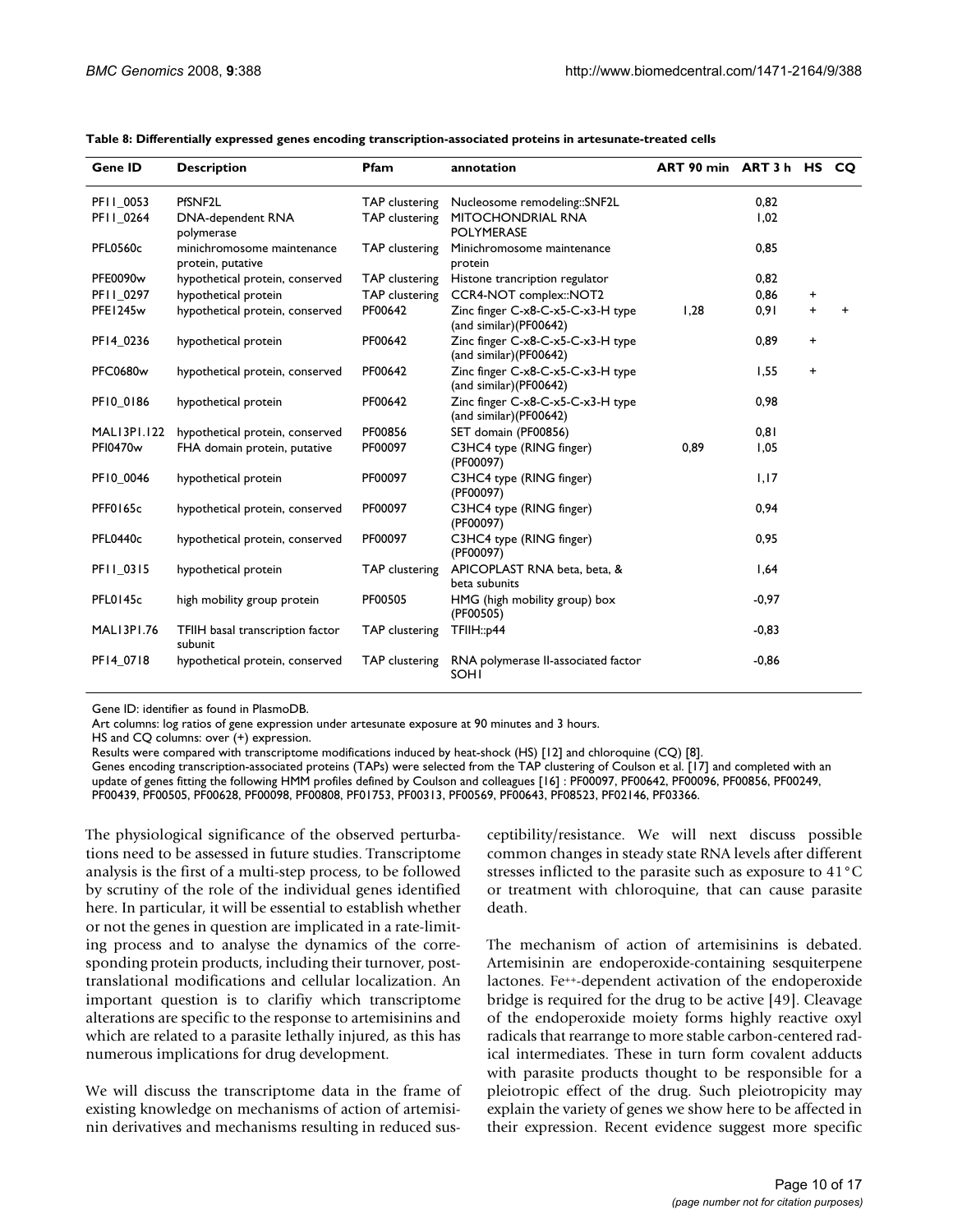| Gene ID              | <b>Description</b>                       | Zn-finger                                     | ART 90 min ART 3 h |         | HS.       | - CO |
|----------------------|------------------------------------------|-----------------------------------------------|--------------------|---------|-----------|------|
| PFE1245w             | hypothetical protein, conserved          | Zinc finger $C-x8-C-x5-C-x3-H$ type (PF00642) | 1.28               | 0.91    | +         |      |
| PF14 0236            | hypothetical protein                     | Zinc finger C-x8-C-x5-C-x3-H type (PF00642)   |                    | 0.89    | $\ddot{}$ |      |
| <b>PFC0680w</b>      | hypothetical protein, conserved          | Zinc finger C-x8-C-x5-C-x3-H type (PF00642)   |                    | 1,55    | $\ddot{}$ |      |
| PF10 0186            | hypothetical protein                     | Zinc finger C-x8-C-x5-C-x3-H type (PF00642)   |                    | 0,98    |           |      |
| MALI3PI.I22          | hypothetical protein, conserved          | PHD-finger (IPR001965)                        |                    | 0,81    |           |      |
| PF14 0197            | hypothetical protein                     | DNL zinc finger (PF05180)                     |                    | 0,87    |           |      |
| PFI0470 <sub>w</sub> | FHA domain protein, putative             | C3HC4 type (RING finger) (PF00097)            | 0.89               | 1,05    |           |      |
| PF10 0046            | hypothetical protein                     | C3HC4 type (RING finger) (PF00097)            |                    | 1,17    |           |      |
| PFF0165c             | hypothetical protein, conserved          | C3HC4 type (RING finger) (PF00097)            |                    | 0,94    |           |      |
| <b>PFL0440c</b>      | hypothetical protein, conserved          | C3HC4 type (RING finger) (PF00097)            |                    | 0,95    |           |      |
| PFB0140w             | hypothetical protein                     | DHHC zinc finger domain (PF01529)             |                    | $-0,91$ |           |      |
| MALI3PI.76           | TFIIH basal transcription factor subunit | TFIIH C1-like domain (PF07975)                |                    | $-0,83$ |           |      |

**Table 9: Differentially expressed genes encoding proteins with Zn-finger motifs in artesunate-treated cells**

Gene ID: identifier as found in PlasmoDB.

Art columns: log ratios of gene expression under artesunate exposure at 90 minutes and 3 hours.

HS and CQ columns: over (+) expression.

Results were compared with transcriptome modifications induced by heat-shock (HS) [12] and chloroquine (CQ) [\[8](#page-14-1)].

Genes containing Zn-motifs were defined as genes fitting the following Zn-finger HMM profiles: B-box zinc finger (PF00643), C3HC zinc finger-like (PF07967), C3HC4 type (RING finger) (PF00097), CHY zinc finger (PF05495), CSL zinc finger (PF05207), CW-type Zinc Finger (PF07496), DHHC zinc finger domain (PF01529), DNL zinc finger (PF05180), FYVE zinc finger (PF01363), HIT zinc finger (PF04438), MIZ/SP-RING zinc finger (PF02891), MYND finger (PF01753), PHD-finger (PF00628), Putative zinc finger motif, C2HC5-type (PF06221), Sec23/Sec24 zinc finger (PF04810), SWIM zinc finger (PF04434), TFIIH C1-like domain (PF07975), Tim10/DDP family zinc finger (PF02953), U1 zinc finger (PF06220), Zinc finger C-x8- C-x5-C-x3-H type (and similar)(PF00642), Zinc finger found in FPG and IleRS (PF06827), Zinc finger, C2H2 type (PF00096), Zinc finger, ZZ type (PF00569), ZN-finger, Zn-finger in Ran binding protein and others (PF00641), Zn-finger in ubiquitin-hydrolases and other protein (PF02148), ZPR1 zinc-finger domain (PF03367), AN1-like Zinc finger (PF01428), C2H2 and C2HC zinc fingers (SSF57667), PHD-finger (IPR001965).

mechanisms, such as inhibition of specific targets, with specific inhibition of the *P. falciparum* SERCA-type Ca++ pump (PfATPase6) [50]. Importantly, field isolates with markedly reduced *in vitro* susceptibility to artemether presented a mutant SERCA-type PfATPase6 [\[1](#page-14-0),51]. Artemisinin has been shown to inhibit the endoplasmic reticulum – located SERCA-type in *Toxoplasma gondii*, a related Apicomplexan parasite as well [52]. We did not observe altered steady state levels of *PfATPase6* mRNA at any time point investigated, indicating that over-expression of this gene is not part of the parasite response to artesunate.

Ultrastructural alterations of the morphology and their kinetics are debated as well. Early-stage alterations of the mitochondrion, the endothelial reticulum and the digestive vacuole were detected in some studies [53] but not others [54]. Some of the transcriptome alterations may account for a disorganisation of the digestive vacuole and the mitochondrion. We observed increased levels of *Pfmdr1* expression concomitant with decreased mRNA levels of four of the subunits of the H+ vacuolar ATPase, which is implicated in regulating calcium intracellular stores of acidic compartments. Downproduction of the H+ vacuolar ATPase and/or alteration of its subunit ratio is predicted to negatively impact on intracellular calcium homeostasis. This is most probably on the critical path, since disruption of calcium homeostasis is central to cellular death, necrosis endophagy and apoptosis. Our transcriptome analysis also shows evidence that artesunate interferes with expression of genes related to the mito-

chondrion, in most cases by down-regulating their steady state RNA levels. This calls for additional studies on the mitochondrial activity after artesunate exposure.

Additional factors are to be considered in light of the transcriptome data, in particular the intracellular partitioning of the drug. Several studies have demonstrated the selective uptake of artemisinin derivatives. It has been shown that artemisinin and dihydroartemisinin, two sesquiterpene endoperoxide drugs closely related to artesunate, are transported by the tubulovesicular network (TVN) formed within the erythrocyte cytoplasm for nutrient import to the parasite, and that these drugs disrupted the protein organization of the TVN [55]. Numerous genes implicated in intracellular space modelling, trafficking, chaperones and transport display altered transcription profiles in artesunate-treated parasites. The markedly bias for such genes was indeed the most salient observation of our transcriptome study. It is tempting to speculate that this results in remodelling the intracellular space, including remodelling of the infected red blood cell membrane and TVN. This could either be a response aimed at correcting drug-inflicted damage, preventing further intake of drug or reflect the dysfunction resulting from such damage. Protein trafficking is all the more important for parasite growth and survival that the parasite develops inside a parasitophorous vacuole within the erythrocyte cytoplasm. Interactions between the parasite and the erythrocyte are multiple, with an increasing number of parasite proteins recognized as being involved (reviewed in [56]).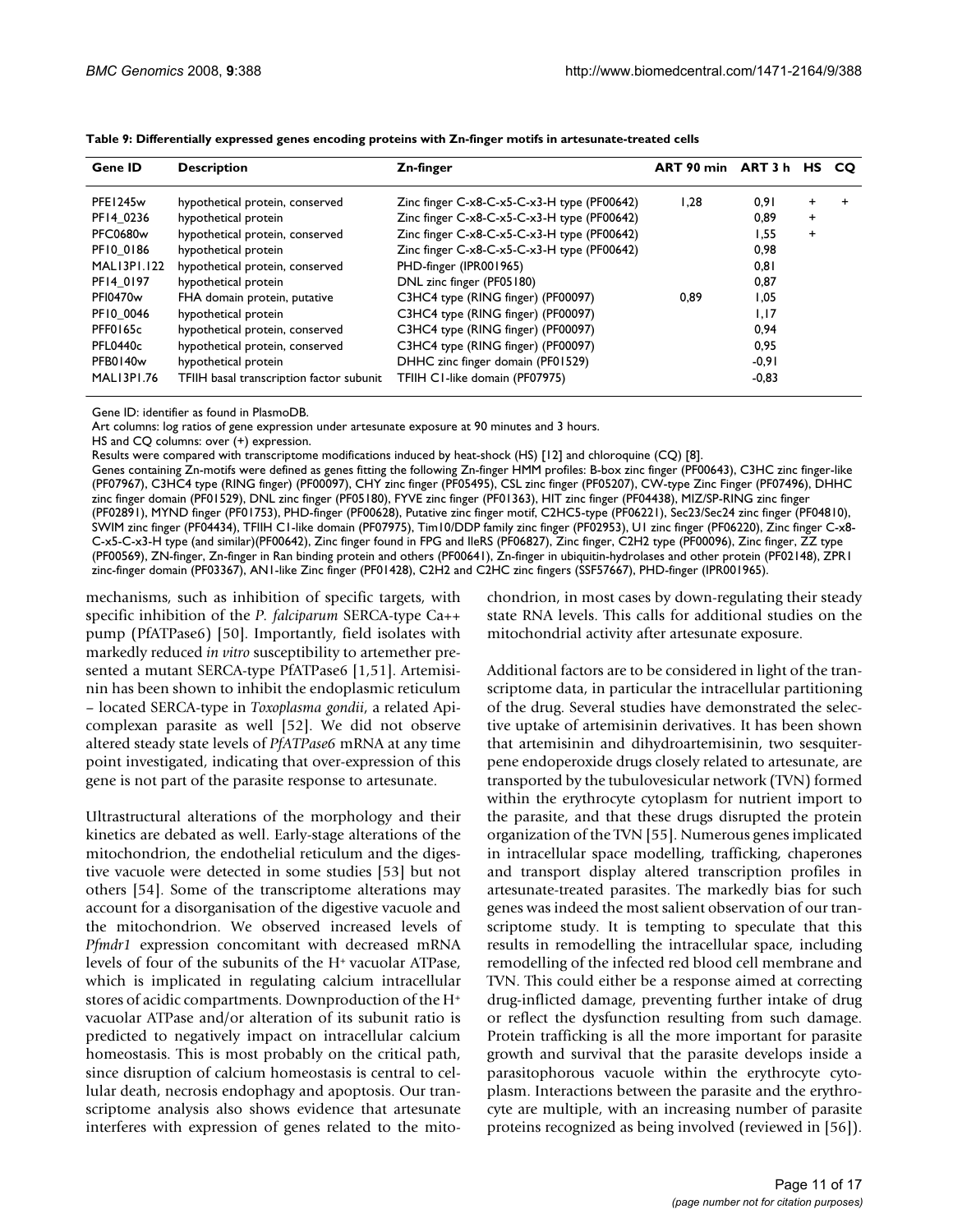Parasite-induced modifications of the red blood cell through interactions of parasite proteins exported to the host cell membrane or cytoskeleton play a major role in parasite survival and virulence, through induction of infected red cell cytoadhesive properties or decreased deformability. Altered transcript levels of genes involved in host cell remodelling and intracellular trafficking have been reported in parasites lethally damaged by exposure to febrile temperatures [12]. This suggests that perturbing intracellular trafficking/remodeling is either on the path to parasite death or an attempt to overcome a lethal injury. This also suggests that alterations of intracellular trafficking by artesunate may be one of the mechanisms through which the drug can be active on a wide range of parasite developmental stages.

Analysis of the proteome of artemether-treated *P. falciparum* parasites showed that 30 of the 101 proteins identified using a MALDI-TOF-MS-based analysis [\[57](#page-15-6)], displayed a greater than three-fold expression level compared to untreated control cultures. Two of the overexpressed proteins, namely hsp90 (PF07\_0029), PF14\_0425 (fructose-biphosphate aldolase) also presented an increased transcript level in our study. Direct comparison of both studies is precluded due to limitations such as different sensitivities of the transcriptome and proteome approaches, more comprehensive coverage of the expressed products in the transcriptome approach, different drug exposure protocols and/or transcription/ translation uncoupling, which has been described for approx 50% of the proteins [43,[44\]](#page-15-5).

To put the alterations observed under artesunate in perspective with changes induced by unrelated forms of stress, we analyzed the data in the light of the transcriptome alterations reported after chloroquine [[8](#page-14-1)] treatment or incubation at 41°C [12], both treatments reported as having led to parasite death. The transcriptome studies are not directly comparable, as they were performed under different experimental conditions (synchronous/asynchronous parasites, glass slide microarrays/Affymetrix chips) and corresponded to different natures of stress (rapid acting vs.slow acting). However, identification of a few genes with altered expression under such different experimental conditions provides interesting insight. Such joint analysis is illustrated in the Venn diagram (Figure 3 see also tables 1, 2, 3, 4, 5, 6, 7, 8, 9, 10 for different functional groups). There were only 4 genes identified as differentially expressed under all 3 types of stress: PFB0095c encoding PfEMP3, PFE1245w, encoding a putative zinc finger protein, and PF14\_0151 encoding a putative RNA-binding protein and MAL7P1.171 encoding a hypothetical protein. PfEMP3 and MAL7P1.171 have an export motif. PfEMP3 is exported to the cytoplasmic face of the erythrocyte membrane in the mature stages. It associates with the erythrocyte cytoskeleton, which it destabilizes [\[58](#page-15-7)]. Both PfEMP3 and MAL7P1.171 have been shown to contribute to trafficking of PfEMP1 [59,60]. Their role in the response to lethal stresses deserves to be investigated. Characterization of the products encoded by the remaining 2 common genes certainly warrants particular attention, as these genes may play a crucial role in the general response to stress.

The transcriptome of chloroquine-treated and artesunatetreated parasites shared three additional altered gene profiles, namely PFE1455w encoding a putative sugar transporter, PFI0095c and PFL0040c both encoding putative kinases belonging to the R45-FIKK family. Interestingly again, the three predicted proteins have an export motif. However, since there were large inter-experiment variations in the transcriptome analysis of chloroquine-treated parasites, commonalities are probably largely underestimated.

Ninety four genes were differentially regulated both under heat shock and artesunate, 63 over-expressed and 31 under-expressed under both conditions, amongst which members of the R45-FIKK kinase family, chaperones, molecules involved in lipid metabolism and number of hypothetical proteins -including as discussed above



# Figure 3

**Venn diagram of genes differentially expressed under artesunate treatment chloroquine treatment, and heat-shock**. Purple circle: 398 genes differentially expressed under artesunate (ART). Orange circle: 30 genes differentially expressed under chloroquine (CQ) [[8\]](#page-14-1). Green circle: 334 genes differentially expressed under heat-shock (HS) [12]. ID of genes differentially expressed in ART and CQ, HS and CQ, ART, CQ and HS are shown.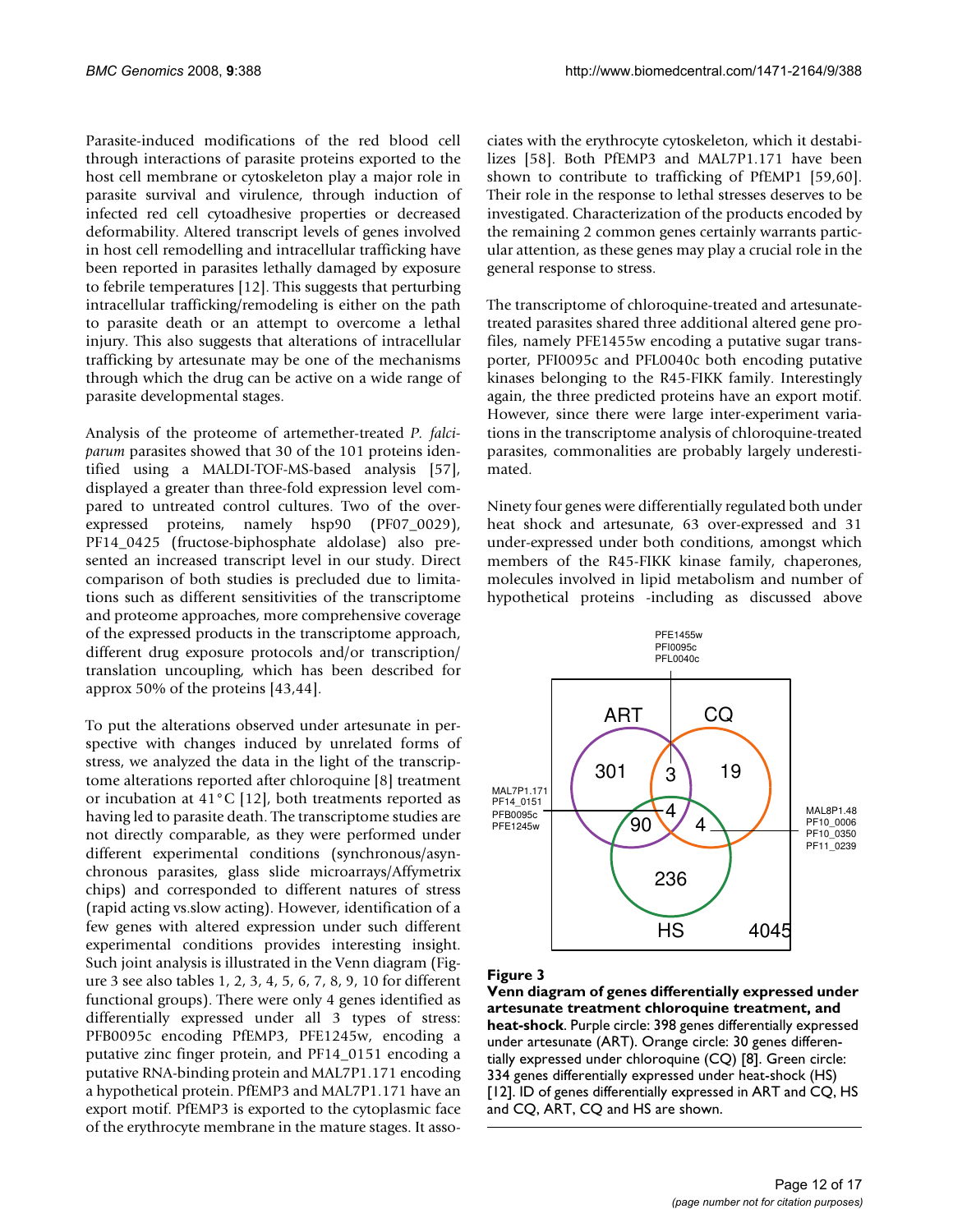numerous genes coding for proteins with an export motif. Two of the 5 R45-FIKK kinase genes over-expressed under artesunate were also over-expressed under chloroquine pressure [[8](#page-14-1)]. Of the 3 R45/FIKK kinase genes found overexpressed under heat shock, one was also differentially expressed under chloroquine. These data suggest that expression of genes belonging to the R45-FIKK kinase family reflects the response of the parasite to different types of environmental modifications and that the parasite response to different natures of stress may include common pathways. The same could be said about genes belonging to 2 other families. Eight of the 13 chaperone/ chaperone-related encoding genes over-expressed under artesunate were also over-expressed under heat-shock. Of the 30 Hsp40 type *P. falciparum* chaperones, 6 were overexpressed under artesunate, 4 in common with heatshock.

### **Conclusion**

The rapid parasiticidal activity of artesunate at high doses allowed us to study the effects of the drug on the transcriptome of synchronized parasite cultures over a short 3 hour time window. A positive bias was observed in favor of subtelomeric localization, polymorphism and presence of potential export sequences for the subset of upregulated genes. The corresponding genes, related to protein trafficking, kinases or membrane remodeling, often belong to multi-gene families [61]. Low amplitude transcript level alterations were observed, but the large number of affected genes likely induces substantial perturbations of the interface between the parasite and its host cellular environment. Whether these constitute parasite survival mechanisms or in contrast metabolic cytotoxic alterations remains to be established. The transcriptome analysis identified what may represent pathways leading to parasite death, such as inhibition of purine/pyrimidine metabolism, interference with the mitochondrial electron transport chain, with protein turn-over or with the integrity of the food vacuole and calcium stores.

The high proportion of over-expressed genes encoding proteins exported from the parasite highlight the importance of extra-parasitic compartments as fields for exploration in drug research which, to date, has mostly focused on the parasite within its plasma membrane rather than within its intra- and extra-erythrocytic environment.

# **Methods**

#### *Parasite cultures*

The FCR3 strain (FUP/CB line) [\[62](#page-15-8)] of *P. falciparum* was used throughout the experiments. Parasites were cultured using the method described by Trager and Jensen with the modifications described in Ralph et al. [63]. Cultures were tightly synchronized by lysing maturing forms through treatment with 0.3 M Alanine at two successive cycles, starting 3 hours after rings appeared in the culture [63].

Artesunate treatment was performed the following cycle (see below).

#### *Drug treatment*

Artesunate powder (Arenco, Belgium) was dissolved in PBS, and the 1 μg/μL aliquoted stock solution was kept at -20°C. To detect possible loss of activity during storage of stock solution, the  $IC_{50}$  of the drug was tested periodically. The  $IC_{50}$  remained stable at around 3.4 nM (2.2–4.6 nM, SD = 1.2). This also confirmed the artesunate sensitivity of the FCR3 strain.

Determination of minimal drug concentration irreversibly damaging 100% of the parasites: The lethal artesunate dose to be used throughout this investigation was determined using synchronized cultures incubated with increasing concentrations of artesunate (30-100-300-500- 3000 ng/mL) for 3 hours, washed twice with RPMI and reincubated at 37°C for 24–30 hours, until next reinvasion. Reinvasion was assessed by examining Giemsa stained blood smears. The lethal dose was the minimal artesunate concentration needed to prevent 100% of reinvasion.

Parasite treatment for studies of the transcriptome: artesunate was added at five different time points during the cycle following parasite synchronization, staggered between 20 hours and 30 hours after appearance of the first rings in the culture (at approximately 20, 22, 26, 28 and 30 hours), while untreated cultures were cultured in parallel in the absence of drug. Parasites were extracted in Trizol after 90 minutes and 3 hours of incubation.

#### *Total RNA preparation*

Parasite cultures were harvested by centrifugation and lysed in 5 pellet volumes of Trizol (Gibco) before freezing at -80°C. Total RNA was prepared from thawed samples following the manufacturer's instructions. RNA Quality was assessed with an Agilent 2100 Bioanalyser.

#### *Microarrays and hybridizations*

The microarrays used here have been described elsewhere [63]. Briefly, glass slides were spotted with 7392 70-mer oligonucleotides originating from the Malaria Oligo Set (Qiagen-Operon) and custom design oligonucleotides, covering most of all *P. falciparum* genes. Of the 5542 identified *P. falciparum* genes, the array covers 4741 genes (85%). RNA labelling and hybridization were performed as described [63]. For the comparison of drug versus no drug at each time point, dye swaps with two technical replicates were performed to compensate dye effect and to assess technical reproducibility, leading to 4 hybridized slides per experiment.

In order to determine the genes differentially expressed between time 0 and 3 hours due to parasite development,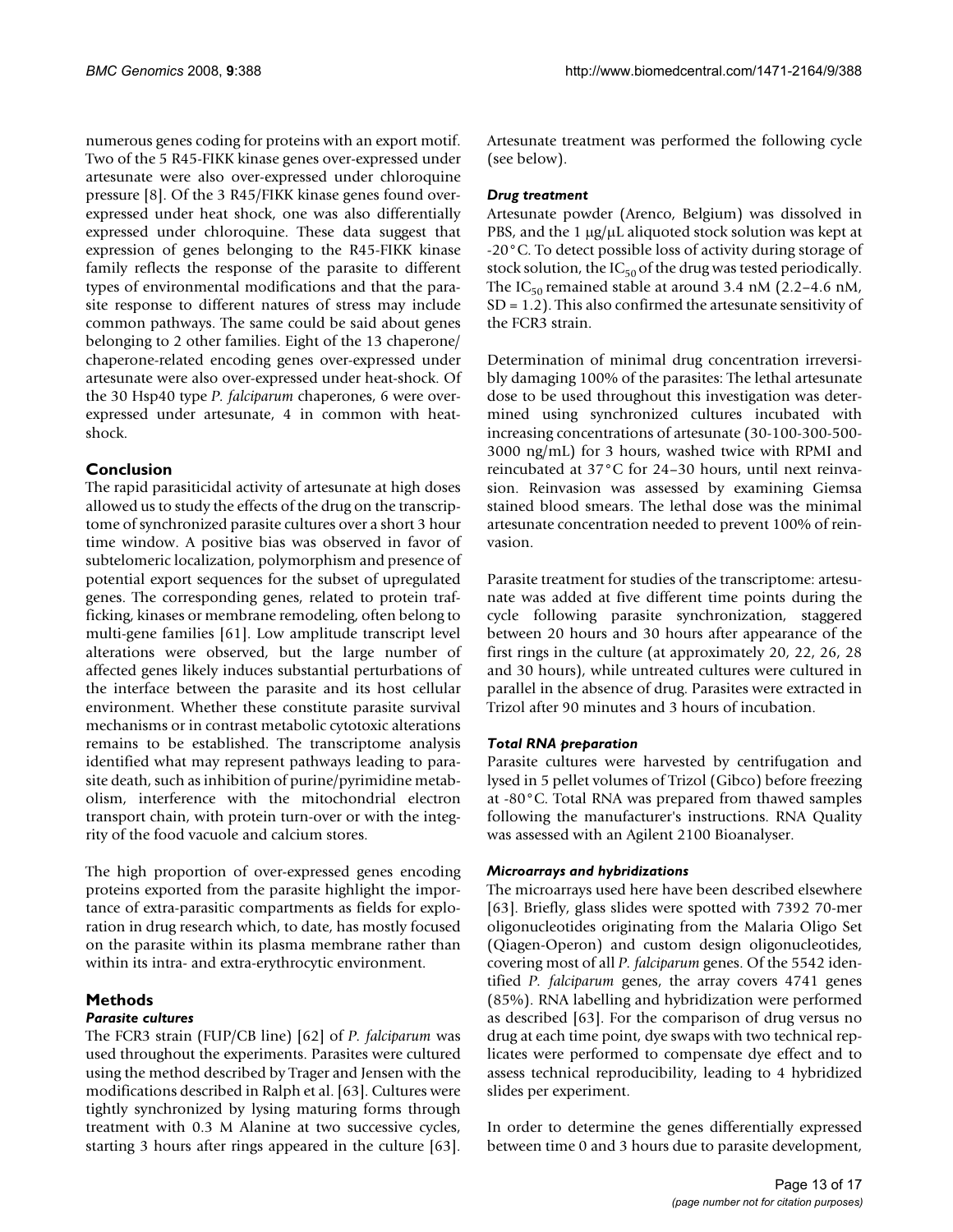three series of hybridizations were performed with cDNAs prepared at times 20/23 hours, 23/26 hours and 25/28 hours from the control cultures left without artesunate. Microarray data were deposited in ArrayExpress [ArrayExpress:E-MEXP-1435].

#### *Statistical analysis*

All the slides were analyzed pooled together using R [64] and Bioconductor [65] with the limma package [66,67]. After logarithm transformation of ratio of median of the intensities (without background substraction) in the two channels, data were weighted to penalize spots of poor quality, flagged, or spots for which intensities in the two channels were close to background (median of intensity less than median of background plus 2 standard deviations for both Cy3 and Cy5 signals). In a second step, an intensity-dependent normalization was applied to each slide (loess), followed by quantile normalization [68] applied across the arrays to ensure that the log ratios had the same empirical distribution across arrays and across channels. After fitting a linear model to the expression data for each probe using the least square method, comparisons of interest were extracted with a contrast matrix. A moderated t-statistic and a log-odds of differential expression were computed for each contrast for each gene. Finally, the raw p-values were adjusted using the Holm procedure and a type I error rate of 0.05 was applied. When for a given gene significant log ratios were obtained for several oligos, the retained log ratio was one with the maximum absolute value.

#### *Reverse trancription and qPCR*

RNA samples were treated with DNAse I (Invitrogen) for 15 minutes at 37°C in presence of RNAseOUT™ inhibitor (Invitrogen). RNA was reverse transcribed with Superscript II RT (Invitrogen) using random hexamers with preextension step of 10 minutes at 25°C followed by extension for 50 minutes at 42°C. Then, cDNA was treated with RNAse H for 20 minutes at 37°C.

Quantitative real time PCR was performed on cDNA using an ABI Prism 7900 HT thermal cycler system (Applied Biosystems) for 40 cycles (95°C for 15 s, 55°C for 15 s and 60°C for 45 s). Reactions were done in 20 μL volumes using SYBR Green PCR master Mix (Applied Biosystems) and 0.5 μM primers in triplicate with 6 concentrations of cDNA (2500 pg/ $\mu$ L, 625 pg/ $\mu$ L, 156 pg/ $\mu$ L, 39 pg/ $\mu$ L and 10 pg/μL) to assess primer amplification efficiency. Absence of DNA contamination was check using RNA sample treated as cDNA without RT (2500 pg/ $\mu$ L).

Primers were designed using eprimer3 [69] [See Additional file 5 for the primer sequences]. Transcript abundance was compared using mean of ΔΔCt values calculated for all cDNA dilutions using PFI0425w (putative transporter) as endogenous normalizer and the control condition as reference. This gene was chosen as it remained non differentially expressed in all our experiments and showed very moderate levels of variation in whole-cycle transcriptome analysis [4].

# **Abbreviations**

GSH: reduced glutathione; ACS: Acyl CoA synthetase; TAP: transcription associated protein; CQ: chloroquine; HS: heat-shock; ART: artesunate; SNP: single nucleotide polymorphism; HMM: hidden Markov model

### **Authors' contributions**

ON establishment of experimental protocoles, parasite cultures, drug exposure, RNA extraction, q-PCR, genome mining, interpretation of results, manuscript preparation. EB establishment of experimental protocoles, microarray spotting, q-PCR, genome mining, statistical analysis, interpretation of results, manuscript preparation. GD parasite cultures, drug exposure, RNA extractions, manuscript preparation. CP microarray spotting, hybridizations. MAD quality control of arrays, statistical analysis. OS microarray spotting, quality control of arrays. GG quality control of arrays, statistical analysis. SB interpretation of results, genome mining. JP interpretation of results. OMP interpretation of results, manuscript preparation. JYC spotting of microarrays, statistical analysis, interpretation of results. PHD establishment of experimental protocoles, parasite cultures, RNA extraction, genome mining, interpretation of results, manuscript preparation. All authors have read and approved the final manuscript.

# **Additional material**

# **Additional File 1**

*Distribution of log ratios for statistically significant genes. Distribution of log ratios for genes differentially expressed upon 3 hour incubation with artesunate. Grey bars: genes selected (log ratio cut-off: +/- 0.8).* Click here for file

[\[http://www.biomedcentral.com/content/supplementary/1471-](http://www.biomedcentral.com/content/supplementary/1471-2164-9-388-S1.pdf) 2164-9-388-S1.pdf]

# **Additional File 2**

*Mean log ratio of gene expression in presence/absence of artesunate at 90 minutes and 3 hours. List is made-up of genes displaying significant changes at 3 hour incubation time, across 5 experiments performed at time points staggered between 20–30 h of parasite development. Values shown express the mean log ratios calculated from all experiments; when for a given gene significant log ratios were obtained for several oligos, the retained log ratio was one with the maximum absolute value. In the 3 hour column, only values significant at 3 hours as defined by ANOVA are shown, with a mean log-ratio cut-off of +/- 0.8. Values in bold: log ratios of controls (0 hours vs 3 hours in absence of artesunate) have been substracted from the log ratios obtained after 3 hours in artesunate. Red cellbackground: over-expression. Green cell-background: under-expression. Gene ID and description: from PlasmoDB.* Click here for file

[\[http://www.biomedcentral.com/content/supplementary/1471-](http://www.biomedcentral.com/content/supplementary/1471-2164-9-388-S2.xls) 2164-9-388-S2.xls]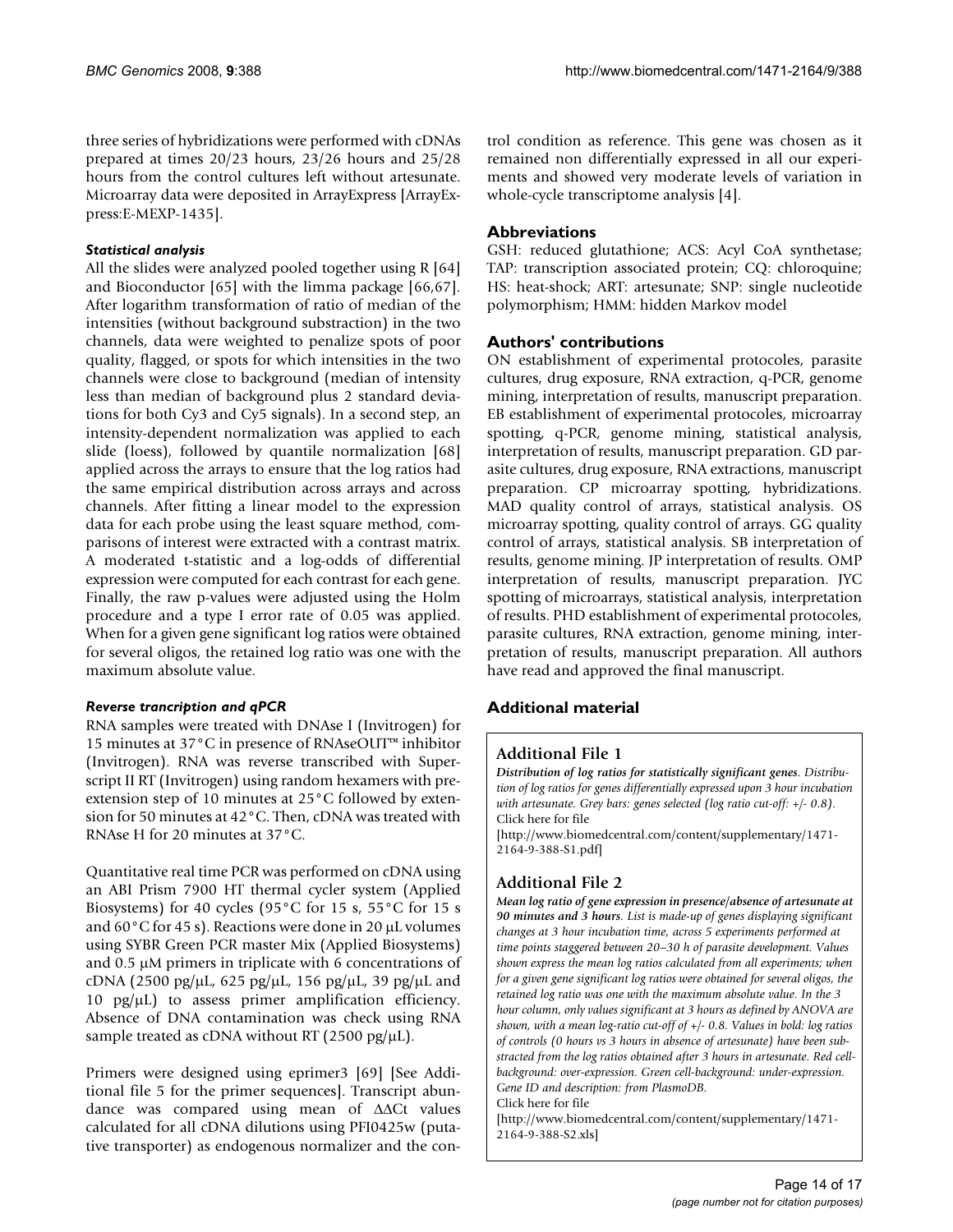#### **Additional File 3**

*Confirmation by real-time quantitative rt-PCR of differential gene expression induced by 3 hour incubation with artesunate. Transcripts abundances were compared by* ΔΔ*Ct values calculated using PFI0425w (putative transporter) as endogenous control. Values for microarray and qPCR are expression fold changes between parasites in presence and in absence of artesunate (Pearson correlation coefficient between the two techniques: 0.81).*

Click here for file

[\[http://www.biomedcentral.com/content/supplementary/1471-](http://www.biomedcentral.com/content/supplementary/1471-2164-9-388-S3.xls) 2164-9-388-S3.xls]

# **Additional File 4**

*Genes related to cell cycle regulation. Cell cycle associated genes were defined according to the GO biological process G0:0007049 (cell cycle). Red cell-background: over-expression. Green cell-background: underexpression.*

Click here for file

[\[http://www.biomedcentral.com/content/supplementary/1471-](http://www.biomedcentral.com/content/supplementary/1471-2164-9-388-S4.xls) 2164-9-388-S4.xls]

### **Additional File 5**

*Sequences of primers used for q RT-PCR validation.* Click here for file

[\[http://www.biomedcentral.com/content/supplementary/1471-](http://www.biomedcentral.com/content/supplementary/1471-2164-9-388-S5.xls) 2164-9-388-S5.xls]

#### **Acknowledgements**

The work received financial support from the Délégation Générale pour l'Armement (DGA n°22120/DSP/SREAF and n°04 34 025), the Programme PAL+/Fonds National pour la Science, the Institut Pasteur, the Fonds dédié "Combattre les Maladies parasitaires" (Sanofi-Aventis/Ministère de l'Enseignement supérieur et de la Recherche) and the Programme Génopole. ON was supported by the Thailand Research Fund through the Royal Golden Jubilee PhD programme (Grant No. PHD/0157/2542) to JP and EB by the DGA. The authors are grateful to Dr Zbynek Bozdech for invaluable advice during the early stages of the study and to Dr Genevieve Milon for helpful comments and critical review of the manuscript.

#### **References**

- <span id="page-14-0"></span>Jambou R, Legrand E, Niang M, Khim N, Lim P, Volney B, Ekala MT, Bouchier C, Esterre P, Fandeur T, Mercereau-Puijalon O: **Resistance of** *Plasmodium falciparum* **[field isolates to in-vitro artemether](http://www.ncbi.nlm.nih.gov/entrez/query.fcgi?cmd=Retrieve&db=PubMed&dopt=Abstract&list_uids=16325698) [and point mutations of the SERCA-type PfATPase6.](http://www.ncbi.nlm.nih.gov/entrez/query.fcgi?cmd=Retrieve&db=PubMed&dopt=Abstract&list_uids=16325698)** *Lancet* 2005, **366(9501):**1960-1963.
- 2. Zongo I, Dorsey G, Rouamba N, Tinto H, Dokomajilar C, Guiguemde RT, Rosenthal PJ, Ouedraogo JB: **[Artemether-lumefantrine ver](http://www.ncbi.nlm.nih.gov/entrez/query.fcgi?cmd=Retrieve&db=PubMed&dopt=Abstract&list_uids=17292769)[sus amodiaquine plus sulfadoxine-pyrimethamine for](http://www.ncbi.nlm.nih.gov/entrez/query.fcgi?cmd=Retrieve&db=PubMed&dopt=Abstract&list_uids=17292769) uncomplicated falciparum malaria in Burkina Faso: a ran[domised non-inferiority trial.](http://www.ncbi.nlm.nih.gov/entrez/query.fcgi?cmd=Retrieve&db=PubMed&dopt=Abstract&list_uids=17292769)** *Lancet* 2007, **369(9560):**491-498.
- 3. Meremikwu M, Alaribe A, Ejemot R, Oyo-Ita A, Ekenjoku J, Nwachukwu C, Ordu D, Ezedinachi E: **[Artemether-lumefantrine ver](http://www.ncbi.nlm.nih.gov/entrez/query.fcgi?cmd=Retrieve&db=PubMed&dopt=Abstract&list_uids=16704735)[sus artesunate plus amodiaquine for treating uncomplicated](http://www.ncbi.nlm.nih.gov/entrez/query.fcgi?cmd=Retrieve&db=PubMed&dopt=Abstract&list_uids=16704735) childhood malaria in Nigeria: randomized controlled trial.** *Malar J* 2006, **5(1):**43.
- 4. Bozdech Z, Llinas M, Pulliam BL, Wong ED, Zhu J, DeRisi JL: **The transcriptome of the intraerythrocytic developmental cycle of** *Plasmodium falciparum***[.](http://www.ncbi.nlm.nih.gov/entrez/query.fcgi?cmd=Retrieve&db=PubMed&dopt=Abstract&list_uids=12929205)** *PLoS Biol* 2003, **1(1):**E5.
- 5. Le Roch KG, Zhou Y, Blair PL, Grainger M, Moch JK, Haynes JD, De La Vega P, Holder AA, Batalov S, Carucci DJ, Winzeler EA: **[Discov](http://www.ncbi.nlm.nih.gov/entrez/query.fcgi?cmd=Retrieve&db=PubMed&dopt=Abstract&list_uids=12893887)[ery of gene function by expression profiling of the malaria](http://www.ncbi.nlm.nih.gov/entrez/query.fcgi?cmd=Retrieve&db=PubMed&dopt=Abstract&list_uids=12893887) [parasite life cycle.](http://www.ncbi.nlm.nih.gov/entrez/query.fcgi?cmd=Retrieve&db=PubMed&dopt=Abstract&list_uids=12893887)** *Science* 2003, **301(5639):**1503-1508.
- 6. Dahl EL, Shock JL, Shenai BR, Gut J, DeRisi JL, Rosenthal PJ: **Tetracyclines specifically target the apicoplast of the malaria parasite** *Plasmodium falciparum***[.](http://www.ncbi.nlm.nih.gov/entrez/query.fcgi?cmd=Retrieve&db=PubMed&dopt=Abstract&list_uids=16940111)** *Antimicrob Agents Chemother* 2006, **50(9):**3124-3131.
- 7. Deitsch K, Duraisingh M, Dzikowski R, Gunasekera A, Khan S, Le Roch K, Llinas M, Mair G, McGovern V, Roos D, Shock J, Sims J, Wiegand R, Winzeler E: **[Mechanisms of gene regulation in Plasmo](http://www.ncbi.nlm.nih.gov/entrez/query.fcgi?cmd=Retrieve&db=PubMed&dopt=Abstract&list_uids=17690387)[dium.](http://www.ncbi.nlm.nih.gov/entrez/query.fcgi?cmd=Retrieve&db=PubMed&dopt=Abstract&list_uids=17690387)** *Am J Trop Med Hyg* 2007, **77(2):**201-208.
- <span id="page-14-1"></span>8. Gunasekera AM, Myrick A, Roch KL, Winzeler E, Wirth DF: *Plasmodium falciparum* **[: Genome wide perturbations in transcript](http://www.ncbi.nlm.nih.gov/entrez/query.fcgi?cmd=Retrieve&db=PubMed&dopt=Abstract&list_uids=17475254) [profiles among mixed stage cultures after chloroquine treat](http://www.ncbi.nlm.nih.gov/entrez/query.fcgi?cmd=Retrieve&db=PubMed&dopt=Abstract&list_uids=17475254)[ment.](http://www.ncbi.nlm.nih.gov/entrez/query.fcgi?cmd=Retrieve&db=PubMed&dopt=Abstract&list_uids=17475254)** *Exp Parasitol* 2007.
- 9. WHO: **Antimalarial drug combination therapy.** In *WHO/CDS/ RBM* Geneva , World Health Organization; 2001.
- 10. Haynes RK, Krishna S: **[Artemisinins: activities and actions.](http://www.ncbi.nlm.nih.gov/entrez/query.fcgi?cmd=Retrieve&db=PubMed&dopt=Abstract&list_uids=15555542)** *Microbes Infect* 2004, **6(14):**1339-1346.
- 11. Hien TT, Davis TM, Chuong LV, Ilett KF, Sinh DX, Phu NH, Agus C, Chiswell GM, White NJ, Farrar J: **[Comparative pharmacokinet](http://www.ncbi.nlm.nih.gov/entrez/query.fcgi?cmd=Retrieve&db=PubMed&dopt=Abstract&list_uids=15504846)[ics of intramuscular artesunate and artemether in patients](http://www.ncbi.nlm.nih.gov/entrez/query.fcgi?cmd=Retrieve&db=PubMed&dopt=Abstract&list_uids=15504846) [with severe falciparum malaria.](http://www.ncbi.nlm.nih.gov/entrez/query.fcgi?cmd=Retrieve&db=PubMed&dopt=Abstract&list_uids=15504846)** *Antimicrob Agents Chemother* 2004, **48(11):**4234-4239.
- 12. Oakley MS, Kumar S, Anantharaman V, Zheng H, Mahajan B, Haynes JD, Moch JK, Fairhurst R, McCutchan TF, Aravind L: **Molecular factors and biochemical pathways induced by febrile temperature in intraerythrocytic** *Plasmodium falciparum* **[parasites.](http://www.ncbi.nlm.nih.gov/entrez/query.fcgi?cmd=Retrieve&db=PubMed&dopt=Abstract&list_uids=17283083)** *Infect Immun* 2007, **75(4):**2012-2025.
- Lingelbach K, Przyborski JM: [The long and winding road: protein](http://www.ncbi.nlm.nih.gov/entrez/query.fcgi?cmd=Retrieve&db=PubMed&dopt=Abstract&list_uids=16540187) **[trafficking mechanisms in the Plasmodium falciparum](http://www.ncbi.nlm.nih.gov/entrez/query.fcgi?cmd=Retrieve&db=PubMed&dopt=Abstract&list_uids=16540187) [infected erythrocyte.](http://www.ncbi.nlm.nih.gov/entrez/query.fcgi?cmd=Retrieve&db=PubMed&dopt=Abstract&list_uids=16540187)** *Mol Biochem Parasitol* 2006, **147(1):**1-8.
- 14. Bahl A, Brunk B, Crabtree J, Fraunholz MJ, Gajria B, Grant GR, Ginsburg H, Gupta D, Kissinger JC, Labo P, Li L, Mailman MD, Milgram AJ, Pearson DS, Roos DS, Schug J, Stoeckert CJ Jr., Whetzel P: **PlasmoDB: the** *Plasmodium* **[genome resource. A database inte](http://www.ncbi.nlm.nih.gov/entrez/query.fcgi?cmd=Retrieve&db=PubMed&dopt=Abstract&list_uids=12519984)[grating experimental and computational data.](http://www.ncbi.nlm.nih.gov/entrez/query.fcgi?cmd=Retrieve&db=PubMed&dopt=Abstract&list_uids=12519984)** *Nucleic Acids Res* 2003, **31(1):**212-215.
- Hertz-Fowler C, Peacock CS, Wood V, Aslett M, Kerhornou A, Mooney P, Tivey A, Berriman M, Hall N, Rutherford K, Parkhill J, Ivens AC, Rajandream MA, Barrell B: **[GeneDB: a resource for prokary](http://www.ncbi.nlm.nih.gov/entrez/query.fcgi?cmd=Retrieve&db=PubMed&dopt=Abstract&list_uids=14681429)[otic and eukaryotic organisms.](http://www.ncbi.nlm.nih.gov/entrez/query.fcgi?cmd=Retrieve&db=PubMed&dopt=Abstract&list_uids=14681429)** *Nucleic Acids Res* 2004, **32(Database issue):**D339-43.
- 16. Ginsburg H: **Malaria Parasite Metabolic Pathways.** [\[http://](http://sites.huji.ac.il/malaria/) [sites.huji.ac.il/malaria/](http://sites.huji.ac.il/malaria/)].
- 17. Coulson RM, Hall N, Ouzounis CA: **[Comparative genomics of](http://www.ncbi.nlm.nih.gov/entrez/query.fcgi?cmd=Retrieve&db=PubMed&dopt=Abstract&list_uids=15256513) [transcriptional control in the human malaria parasite Plas](http://www.ncbi.nlm.nih.gov/entrez/query.fcgi?cmd=Retrieve&db=PubMed&dopt=Abstract&list_uids=15256513)[modium falciparum.](http://www.ncbi.nlm.nih.gov/entrez/query.fcgi?cmd=Retrieve&db=PubMed&dopt=Abstract&list_uids=15256513)** *Genome Res* 2004, **14(8):**1548-1554.
- 18. Doerig C: **[Protein kinases as targets for anti-parasitic chemo](http://www.ncbi.nlm.nih.gov/entrez/query.fcgi?cmd=Retrieve&db=PubMed&dopt=Abstract&list_uids=15023358)[therapy.](http://www.ncbi.nlm.nih.gov/entrez/query.fcgi?cmd=Retrieve&db=PubMed&dopt=Abstract&list_uids=15023358)** *Biochim Biophys Acta* 2004, **1697(1-2):**155-168.
- 19. Acharya P, Kumar R, Tatu U: **Chaperoning a cellular upheaval in malaria: heat shock proteins in** *Plasmodium falciparum***[.](http://www.ncbi.nlm.nih.gov/entrez/query.fcgi?cmd=Retrieve&db=PubMed&dopt=Abstract&list_uids=17307260)** *Mol Biochem Parasitol* 2007, **153(2):**85-94.
- <span id="page-14-2"></span>20. Botha M, Pesce ER, Blatch GL: **The Hsp40 proteins of** *Plasmodium falciparum* **[and other apicomplexa: regulating chaper](http://www.ncbi.nlm.nih.gov/entrez/query.fcgi?cmd=Retrieve&db=PubMed&dopt=Abstract&list_uids=17428722)[one power in the parasite and the host.](http://www.ncbi.nlm.nih.gov/entrez/query.fcgi?cmd=Retrieve&db=PubMed&dopt=Abstract&list_uids=17428722)** *Int J Biochem Cell Biol* 2007, **39(10):**1781-1803.
- 21. Pavithra SR, Kumar R, Tatu U: **Systems analysis of chaperone networks in the malarial parasite** *Plasmodium falciparum***[.](http://www.ncbi.nlm.nih.gov/entrez/query.fcgi?cmd=Retrieve&db=PubMed&dopt=Abstract&list_uids=17941702)** *PLoS Comput Biol* 2007, **3(9):**1701-1715.
- 22. Becker K, Tilley L, Vennerstrom JL, Roberts D, Rogerson S, Ginsburg H: **[Oxidative stress in malaria parasite-infected erythrocytes:](http://www.ncbi.nlm.nih.gov/entrez/query.fcgi?cmd=Retrieve&db=PubMed&dopt=Abstract&list_uids=15037104) [host-parasite interactions.](http://www.ncbi.nlm.nih.gov/entrez/query.fcgi?cmd=Retrieve&db=PubMed&dopt=Abstract&list_uids=15037104)** *Int J Parasitol* 2004, **34(2):**163-189.
- 23. Bozdech Z, Ginsburg H: **Antioxidant defense in** *Plasmodium falciparum***[--data mining of the transcriptome.](http://www.ncbi.nlm.nih.gov/entrez/query.fcgi?cmd=Retrieve&db=PubMed&dopt=Abstract&list_uids=15245577)** *Malar J* 2004, **3:**23.
- 24. Noiva R: **[Protein disulfide isomerase: the multifunctional](http://www.ncbi.nlm.nih.gov/entrez/query.fcgi?cmd=Retrieve&db=PubMed&dopt=Abstract&list_uids=10597631) [redox chaperone of the endoplasmic reticulum.](http://www.ncbi.nlm.nih.gov/entrez/query.fcgi?cmd=Retrieve&db=PubMed&dopt=Abstract&list_uids=10597631)** *Semin Cell Dev Biol* 1999, **10(5):**481-493.
- 25. Sztajer H, Gamain B, Aumann KD, Slomianny C, Becker K, Brigelius-Flohe R, Flohe L: **[The putative glutathione peroxidase gene of](http://www.ncbi.nlm.nih.gov/entrez/query.fcgi?cmd=Retrieve&db=PubMed&dopt=Abstract&list_uids=11087748) [Plasmodium falciparum codes for a thioredoxin peroxidase.](http://www.ncbi.nlm.nih.gov/entrez/query.fcgi?cmd=Retrieve&db=PubMed&dopt=Abstract&list_uids=11087748)** *J Biol Chem* 2001, **276(10):**7397-7403.
- 26. Reed MB, Saliba KJ, Caruana SR, Kirk K, Cowman AF: **Pgh1 modulates sensitivity and resistance to multiple antimalarials in** *Plasmodium falciparum***[.](http://www.ncbi.nlm.nih.gov/entrez/query.fcgi?cmd=Retrieve&db=PubMed&dopt=Abstract&list_uids=10706290)** *Nature* 2000, **403(6772):**906-909.
- 27. Sidhu AB, Uhlemann AC, Valderramos SG, Valderramos JC, Krishna S, Fidock DA: **Decreasing pfmdr1 copy number in** *Plasmodium falciparum* **[malaria heightens susceptibility to mefloquine,](http://www.ncbi.nlm.nih.gov/entrez/query.fcgi?cmd=Retrieve&db=PubMed&dopt=Abstract&list_uids=16845638)**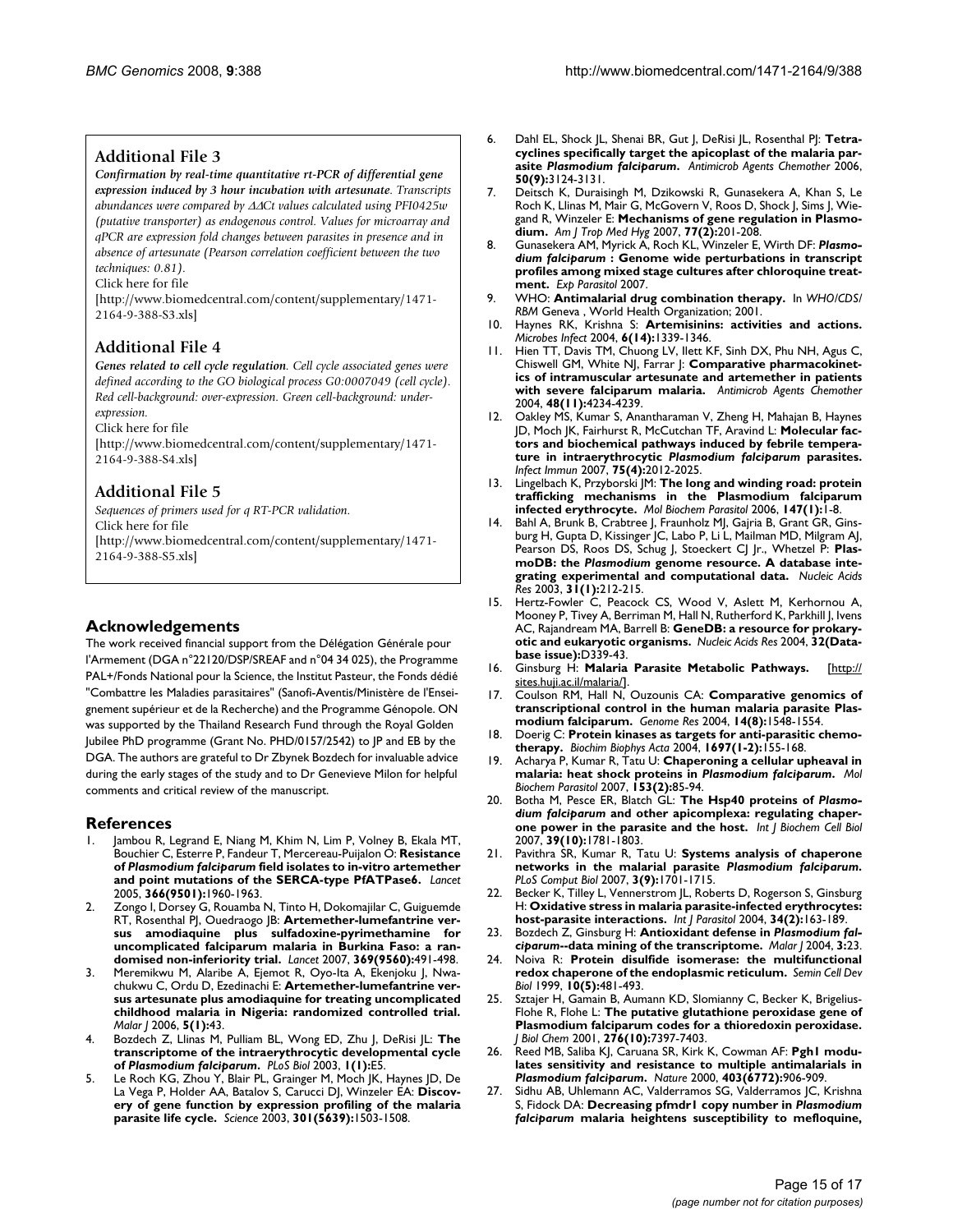**[lumefantrine, halofantrine, quinine, and artemisinin.](http://www.ncbi.nlm.nih.gov/entrez/query.fcgi?cmd=Retrieve&db=PubMed&dopt=Abstract&list_uids=16845638)** *J Infect* Dis 2006, 194(4):528-53

- 28. Rohrbach P, Sanchez CP, Hayton K, Friedrich O, Patel J, Sidhu AB, Ferdig MT, Fidock DA, Lanzer M: **Genetic linkage of pfmdr1 with food vacuolar solute import in** *Plasmodium falciparum***[.](http://www.ncbi.nlm.nih.gov/entrez/query.fcgi?cmd=Retrieve&db=PubMed&dopt=Abstract&list_uids=16794577)** *Embo J* 2006, **25(13):**3000-3011.
- 29. Price RN, Cassar C, Brockman A, Duraisingh M, van Vugt M, White NJ, Nosten F, Krishna S: **The pfmdr1 gene is associated with a multidrug-resistant phenotype in** *Plasmodium falciparum* **[from the western border of Thailand.](http://www.ncbi.nlm.nih.gov/entrez/query.fcgi?cmd=Retrieve&db=PubMed&dopt=Abstract&list_uids=10582887)** *Antimicrob Agents Chemother* 1999, **43(12):**2943-2949.
- <span id="page-15-0"></span>Price RN, Uhlemann AC, Brockman A, McGready R, Ashley E, Phaipun L, Patel R, Laing K, Looareesuwan S, White NJ, Nosten F, Krishna S: **Mefloquine resistance in** *Plasmodium falciparum* **[and](http://www.ncbi.nlm.nih.gov/entrez/query.fcgi?cmd=Retrieve&db=PubMed&dopt=Abstract&list_uids=15288742) [increased pfmdr1 gene copy number.](http://www.ncbi.nlm.nih.gov/entrez/query.fcgi?cmd=Retrieve&db=PubMed&dopt=Abstract&list_uids=15288742)** *Lancet* 2004, **364(9432):**438-447.
- 31. Duraisingh MT, Cowman AF: **[Contribution of the pfmdr1 gene](http://www.ncbi.nlm.nih.gov/entrez/query.fcgi?cmd=Retrieve&db=PubMed&dopt=Abstract&list_uids=15876420) [to antimalarial drug-resistance.](http://www.ncbi.nlm.nih.gov/entrez/query.fcgi?cmd=Retrieve&db=PubMed&dopt=Abstract&list_uids=15876420)** *Acta Trop* 2005, **94(3):**181-190.
- 32. Mazumdar J, Striepen B: **[Make it or take it: fatty acid metabo](http://www.ncbi.nlm.nih.gov/entrez/query.fcgi?cmd=Retrieve&db=PubMed&dopt=Abstract&list_uids=17715365)[lism of apicomplexan parasites.](http://www.ncbi.nlm.nih.gov/entrez/query.fcgi?cmd=Retrieve&db=PubMed&dopt=Abstract&list_uids=17715365)** *Eukaryot Cell* 2007, **6(10):**1727-1735.
- 33. Bethke LL, Zilversmit M, Nielsen K, Daily J, Volkman SK, Ndiaye D, Lozovsky ER, Hartl DL, Wirth DF: **Duplication, gene conversion, and genetic diversity in the species-specific acyl-CoA synthetase gene family of** *Plasmodium falciparum***[.](http://www.ncbi.nlm.nih.gov/entrez/query.fcgi?cmd=Retrieve&db=PubMed&dopt=Abstract&list_uids=16860410)** *Mol Biochem Parasitol* 2006, **150(1):**10-24.
- <span id="page-15-1"></span>34. Tellez M, Matesanz F, Alcina A: **The C-terminal domain of the** *Plasmodium falciparum* **[acyl-CoA synthetases PfACS1 and](http://www.ncbi.nlm.nih.gov/entrez/query.fcgi?cmd=Retrieve&db=PubMed&dopt=Abstract&list_uids=12850263) [PfACS3 functions as ligand for ankyrin.](http://www.ncbi.nlm.nih.gov/entrez/query.fcgi?cmd=Retrieve&db=PubMed&dopt=Abstract&list_uids=12850263)** *Mol Biochem Parasitol* 2003, **129(2):**191-198.
- 35. Mullin KA, Lim L, Ralph SA, Spurck TP, Handman E, McFadden GI: **[Membrane transporters in the relict plastid of malaria para](http://www.ncbi.nlm.nih.gov/entrez/query.fcgi?cmd=Retrieve&db=PubMed&dopt=Abstract&list_uids=16760253)[sites.](http://www.ncbi.nlm.nih.gov/entrez/query.fcgi?cmd=Retrieve&db=PubMed&dopt=Abstract&list_uids=16760253)** *Proc Natl Acad Sci U S A* 2006, **103(25):**9572-9577.
- <span id="page-15-2"></span>36. Ralph SA, van Dooren GG, Waller RF, Crawford MJ, Fraunholz MJ, Foth BJ, Tonkin CJ, Roos DS, McFadden GI: **Tropical infectious diseases: metabolic maps and functions of the** *Plasmodium falciparum* **[apicoplast.](http://www.ncbi.nlm.nih.gov/entrez/query.fcgi?cmd=Retrieve&db=PubMed&dopt=Abstract&list_uids=15083156)** *Nat Rev Microbiol* 2004, **2(3):**203-216.
- 37. Painter HJ, Morrisey JM, Mather MW, Vaidya AB: **Specific role of mitochondrial electron transport in blood-stage** *Plasmodium falciparum***[.](http://www.ncbi.nlm.nih.gov/entrez/query.fcgi?cmd=Retrieve&db=PubMed&dopt=Abstract&list_uids=17330044)** *Nature* 2007, **446(7131):**88-91.
- Armstrong JS: [The role of the mitochondrial permeability](http://www.ncbi.nlm.nih.gov/entrez/query.fcgi?cmd=Retrieve&db=PubMed&dopt=Abstract&list_uids=16935572) **[transition in cell death.](http://www.ncbi.nlm.nih.gov/entrez/query.fcgi?cmd=Retrieve&db=PubMed&dopt=Abstract&list_uids=16935572)** *Mitochondrion* 2006, **6(5):**225-234.
- 39. Ward P, Equinet L, Packer J, Doerig C: **Protein kinases of the human malaria parasite** *Plasmodium falciparum***[: the kinome](http://www.ncbi.nlm.nih.gov/entrez/query.fcgi?cmd=Retrieve&db=PubMed&dopt=Abstract&list_uids=15479470) [of a divergent eukaryote.](http://www.ncbi.nlm.nih.gov/entrez/query.fcgi?cmd=Retrieve&db=PubMed&dopt=Abstract&list_uids=15479470)** *BMC Genomics* 2004, **5(1):**79.
- <span id="page-15-3"></span>Krishna S, Eckstein-Ludwig U, Joet T, Uhlemann AC, Morin C, Webb R, Woodrow C, Kun JF, Kremsner PG: **Transport processes in** *Plasmodium falciparum***[-infected erythrocytes: potential as](http://www.ncbi.nlm.nih.gov/entrez/query.fcgi?cmd=Retrieve&db=PubMed&dopt=Abstract&list_uids=12435441) [new drug targets.](http://www.ncbi.nlm.nih.gov/entrez/query.fcgi?cmd=Retrieve&db=PubMed&dopt=Abstract&list_uids=12435441)** *Int J Parasitol* 2002, **32(13):**1567-1573.
- Schneider AG, Mercereau-Puijalon O: A new Apicomplexa-spe**cific protein kinase family: multiple members in** *Plasmodium falciparum***[, all with an export signature.](http://www.ncbi.nlm.nih.gov/entrez/query.fcgi?cmd=Retrieve&db=PubMed&dopt=Abstract&list_uids=15752424)** *BMC Genomics* 2005, **6(1):**30.
- <span id="page-15-4"></span>42. Nunes MC, Goldring JP, Doerig C, Scherf A: **A novel protein kinase family in** *Plasmodium falciparum* **[is differentially tran](http://www.ncbi.nlm.nih.gov/entrez/query.fcgi?cmd=Retrieve&db=PubMed&dopt=Abstract&list_uids=17181785)[scribed and secreted to various cellular compartments of](http://www.ncbi.nlm.nih.gov/entrez/query.fcgi?cmd=Retrieve&db=PubMed&dopt=Abstract&list_uids=17181785) [the host cell.](http://www.ncbi.nlm.nih.gov/entrez/query.fcgi?cmd=Retrieve&db=PubMed&dopt=Abstract&list_uids=17181785)** *Mol Microbiol* 2007, **63(2):**391-403.
- Le Roch KG, Johnson JR, Florens L, Zhou Y, Santrosyan A, Grainger M, Yan SF, Williamson KC, Holder AA, Carucci DJ, Yates JR 3rd, Winzeler EA: **Global analysis of transcript and protein levels across the** *Plasmodium falciparum* **[life cycle.](http://www.ncbi.nlm.nih.gov/entrez/query.fcgi?cmd=Retrieve&db=PubMed&dopt=Abstract&list_uids=15520293)** *Genome Res* 2004, **14(11):**2308-2318.
- <span id="page-15-5"></span>44. Hall N, Karras M, Raine JD, Carlton JM, Kooij TW, Berriman M, Florens L, Janssen CS, Pain A, Christophides GK, James K, Rutherford K, Harris B, Harris D, Churcher C, Quail MA, Ormond D, Doggett J, Trueman HE, Mendoza J, Bidwell SL, Rajandream MA, Carucci DJ, Yates JR 3rd, Kafatos FC, Janse CJ, Barrell B, Turner CM, Waters AP, Sinden RE: **A comprehensive survey of the** *Plasmodium* **[life](http://www.ncbi.nlm.nih.gov/entrez/query.fcgi?cmd=Retrieve&db=PubMed&dopt=Abstract&list_uids=15637271) [cycle by genomic, transcriptomic, and proteomic analyses.](http://www.ncbi.nlm.nih.gov/entrez/query.fcgi?cmd=Retrieve&db=PubMed&dopt=Abstract&list_uids=15637271)** *Science* 2005, **307(5706):**82-86.
- 45. Dzikowski R, Templeton TJ, Deitsch K: **[Variant antigen gene](http://www.ncbi.nlm.nih.gov/entrez/query.fcgi?cmd=Retrieve&db=PubMed&dopt=Abstract&list_uids=16848786) [expression in malaria.](http://www.ncbi.nlm.nih.gov/entrez/query.fcgi?cmd=Retrieve&db=PubMed&dopt=Abstract&list_uids=16848786)** *Cell Microbiol* 2006, **8(9):**1371-1381.
- Dechering KJ, Thompson J, Dodemont HJ, Eling W, Konings RN: **Developmentally regulated expression of pfs16, a marker for sexual differentiation of the human malaria parasite** *Plasmodium falciparum***[.](http://www.ncbi.nlm.nih.gov/entrez/query.fcgi?cmd=Retrieve&db=PubMed&dopt=Abstract&list_uids=9364968)** *Mol Biochem Parasitol* 1997, **89(2):**235-244.
- 47. Shock JL, Fischer KF, Derisi JL: **Whole genome analysis of mRNA decay in** *Plasmodium falciparum* **[reveals a global lengthening](http://www.ncbi.nlm.nih.gov/entrez/query.fcgi?cmd=Retrieve&db=PubMed&dopt=Abstract&list_uids=17612404) [of mRNA half-life during the intraerythrocytic development](http://www.ncbi.nlm.nih.gov/entrez/query.fcgi?cmd=Retrieve&db=PubMed&dopt=Abstract&list_uids=17612404) [cycle.](http://www.ncbi.nlm.nih.gov/entrez/query.fcgi?cmd=Retrieve&db=PubMed&dopt=Abstract&list_uids=17612404)** *Genome Biol* 2007, **8(7):**R134.
- 48. Gamsjaeger R, Liew CK, Loughlin FE, Crossley M, Mackay JP: **[Sticky](http://www.ncbi.nlm.nih.gov/entrez/query.fcgi?cmd=Retrieve&db=PubMed&dopt=Abstract&list_uids=17210253) [fingers: zinc-fingers as protein-recognition motifs.](http://www.ncbi.nlm.nih.gov/entrez/query.fcgi?cmd=Retrieve&db=PubMed&dopt=Abstract&list_uids=17210253)** *Trends Biochem Sci* 2007, **32(2):**63-70.
- Stocks PA, Bray PG, Barton VE, Al-Helal M, Jones M, Araujo NC, Gibbons P, Ward SA, Hughes RH, Biagini GA, Davies J, Amewu R, Mercer AE, Ellis G, O'Neill PM: **[Evidence for a common non-heme che](http://www.ncbi.nlm.nih.gov/entrez/query.fcgi?cmd=Retrieve&db=PubMed&dopt=Abstract&list_uids=17640025)[latable-iron-dependent activation mechanism for semisyn](http://www.ncbi.nlm.nih.gov/entrez/query.fcgi?cmd=Retrieve&db=PubMed&dopt=Abstract&list_uids=17640025)[thetic and synthetic endoperoxide antimalarial drugs.](http://www.ncbi.nlm.nih.gov/entrez/query.fcgi?cmd=Retrieve&db=PubMed&dopt=Abstract&list_uids=17640025)** *Angew Chem Int Ed Engl* 2007, **46(33):**6278-6283.
- 50. Eckstein-Ludwig U, Webb RJ, Van Goethem ID, East JM, Lee AG, Kimura M, O'Neill PM, Bray PG, Ward SA, Krishna S: **Artemisinins target the SERCA of** *Plasmodium falciparum***[.](http://www.ncbi.nlm.nih.gov/entrez/query.fcgi?cmd=Retrieve&db=PubMed&dopt=Abstract&list_uids=12931192)** *Nature* 2003, **424(6951):**957-961.
- 51. Legrand E, Volney B, Meynard JB, Mercereau-Puijalon O, Esterre P: **In Vitro Monitoring of** *Plasmodium falciparum* **[Drug Resistance](http://www.ncbi.nlm.nih.gov/entrez/query.fcgi?cmd=Retrieve&db=PubMed&dopt=Abstract&list_uids=17954693)** [in French Guiana: a Synopsis of Continuous Assessment](http://www.ncbi.nlm.nih.gov/entrez/query.fcgi?cmd=Retrieve&db=PubMed&dopt=Abstract&list_uids=17954693)<br>from 1994 to 2005. Antimicrob Agents Chemother 2008, **[from 1994 to 2005.](http://www.ncbi.nlm.nih.gov/entrez/query.fcgi?cmd=Retrieve&db=PubMed&dopt=Abstract&list_uids=17954693)** *Antimicrob Agents Chemother* 2008, **52(1):**288-298.
- 52. Nagamune K, Beatty WL, Sibley LD: **Artemisinin induces calcium-dependent protein secretion in the protozoan parasite** *Toxoplasma gondii***[.](http://www.ncbi.nlm.nih.gov/entrez/query.fcgi?cmd=Retrieve&db=PubMed&dopt=Abstract&list_uids=17766463)** *Eukaryot Cell* 2007, **6(11):**2147-2156.
- 53. Maeno Y, Toyoshima T, Fujioka H, Ito Y, Meshnick SR, Benakis A, Milhous WK, Aikawa M: **[Morphologic effects of artemisinin in Plas](http://www.ncbi.nlm.nih.gov/entrez/query.fcgi?cmd=Retrieve&db=PubMed&dopt=Abstract&list_uids=8214279)[modium falciparum.](http://www.ncbi.nlm.nih.gov/entrez/query.fcgi?cmd=Retrieve&db=PubMed&dopt=Abstract&list_uids=8214279)** *Am J Trop Med Hyg* 1993, **49(4):**485-491.
- 54. Del Pilar Crespo M, Avery TD, Hanssen E, Fox E, Robinson TV, Valente P, Taylor DK, Tilley L: **[Artemisinin and a series of novel](http://www.ncbi.nlm.nih.gov/entrez/query.fcgi?cmd=Retrieve&db=PubMed&dopt=Abstract&list_uids=17938190) [endoperoxide antimalarials exert early effects on digestive](http://www.ncbi.nlm.nih.gov/entrez/query.fcgi?cmd=Retrieve&db=PubMed&dopt=Abstract&list_uids=17938190) [vacuole morphology.](http://www.ncbi.nlm.nih.gov/entrez/query.fcgi?cmd=Retrieve&db=PubMed&dopt=Abstract&list_uids=17938190)** *Antimicrob Agents Chemother* 2008, **52(1):**98-109.
- 55. Akompong T, VanWye J, Ghori N, Haldar K: **[Artemisinin and its](http://www.ncbi.nlm.nih.gov/entrez/query.fcgi?cmd=Retrieve&db=PubMed&dopt=Abstract&list_uids=10413044) derivatives are transported by a vacuolar-network of Plas[modium falciparum and their anti-malarial activities are](http://www.ncbi.nlm.nih.gov/entrez/query.fcgi?cmd=Retrieve&db=PubMed&dopt=Abstract&list_uids=10413044) additive with toxic sphingolipid analogues that block the net[work.](http://www.ncbi.nlm.nih.gov/entrez/query.fcgi?cmd=Retrieve&db=PubMed&dopt=Abstract&list_uids=10413044)** *Mol Biochem Parasitol* 1999, **101(1-2):**71-79.
- van Ooij C, Haldar K: [Protein export from Plasmodium para](http://www.ncbi.nlm.nih.gov/entrez/query.fcgi?cmd=Retrieve&db=PubMed&dopt=Abstract&list_uids=17223924)**[sites.](http://www.ncbi.nlm.nih.gov/entrez/query.fcgi?cmd=Retrieve&db=PubMed&dopt=Abstract&list_uids=17223924)** *Cell Microbiol* 2007, **9(3):**573-582.
- <span id="page-15-6"></span>57. Makanga M, Bray PG, Horrocks P, Ward SA: **Towards a proteomic definition of CoArtem action in** *Plasmodium falciparum* **[malaria.](http://www.ncbi.nlm.nih.gov/entrez/query.fcgi?cmd=Retrieve&db=PubMed&dopt=Abstract&list_uids=15832369)** *Proteomics* 2005, **5(7):**1849-1858.
- <span id="page-15-7"></span>58. Pei X, Guo X, Coppel R, Mohandas N, An X: *Plasmodium falciparum* **[erythrocyte membrane protein 3 \(PfEMP3\) destabi](http://www.ncbi.nlm.nih.gov/entrez/query.fcgi?cmd=Retrieve&db=PubMed&dopt=Abstract&list_uids=17626011)[lizes erythrocyte membrane skeleton.](http://www.ncbi.nlm.nih.gov/entrez/query.fcgi?cmd=Retrieve&db=PubMed&dopt=Abstract&list_uids=17626011)** *J Biol Chem* 2007, **282(37):**26754-26758.
- 59. Knuepfer E, Rug M, Klonis N, Tilley L, Cowman AF: **[Trafficking](http://www.ncbi.nlm.nih.gov/entrez/query.fcgi?cmd=Retrieve&db=PubMed&dopt=Abstract&list_uids=16262789) [determinants for PfEMP3 export and assembly under the](http://www.ncbi.nlm.nih.gov/entrez/query.fcgi?cmd=Retrieve&db=PubMed&dopt=Abstract&list_uids=16262789) Plasmodium falciparum-infected red blood cell membrane.** *Mol Microbiol* 2005, **58(4):**1039-1053.
- 60. Maier AG, Rug M, O'Neill MT, Brown M, Chakravorty S, Szestak T, Chesson J, Wu Y, Hughes K, Coppel RL, Newbold C, Beeson JG, Craig A, Crabb BS, Cowman AF: **[Exported proteins required for](http://www.ncbi.nlm.nih.gov/entrez/query.fcgi?cmd=Retrieve&db=PubMed&dopt=Abstract&list_uids=18614010) [virulence and rigidity of Plasmodium falciparum-infected](http://www.ncbi.nlm.nih.gov/entrez/query.fcgi?cmd=Retrieve&db=PubMed&dopt=Abstract&list_uids=18614010) [human erythrocytes.](http://www.ncbi.nlm.nih.gov/entrez/query.fcgi?cmd=Retrieve&db=PubMed&dopt=Abstract&list_uids=18614010)** *Cell* 2008, **134(1):**48-61.
- 61. Anantharaman V, Iyer LM, Balaji S, Aravind L: **[Adhesion molecules](http://www.ncbi.nlm.nih.gov/entrez/query.fcgi?cmd=Retrieve&db=PubMed&dopt=Abstract&list_uids=17631186) [and other secreted host-interaction determinants in Api](http://www.ncbi.nlm.nih.gov/entrez/query.fcgi?cmd=Retrieve&db=PubMed&dopt=Abstract&list_uids=17631186)[complexa: insights from comparative genomics.](http://www.ncbi.nlm.nih.gov/entrez/query.fcgi?cmd=Retrieve&db=PubMed&dopt=Abstract&list_uids=17631186)** *Int Rev Cytol* 2007, **262:**1-74.
- <span id="page-15-8"></span>62. Fandeur T, Bonnefoy S, Mercereau-Puijalon O: **In vivo and in vitro derived Palo Alto lines of** *Plasmodium falciparum* **[are geneti](http://www.ncbi.nlm.nih.gov/entrez/query.fcgi?cmd=Retrieve&db=PubMed&dopt=Abstract&list_uids=1944415)[cally unrelated.](http://www.ncbi.nlm.nih.gov/entrez/query.fcgi?cmd=Retrieve&db=PubMed&dopt=Abstract&list_uids=1944415)** *Mol Biochem Parasitol* 1991, **47(2):**167-178.
- 63. Ralph SA, Bischoff E, Mattei D, Sismeiro O, Dillies MA, Guigon G, Coppee JY, David PH, Scherf A: **Transcriptome analysis of antigenic variation in** *Plasmodium falciparum***[--var silencing is not](http://www.ncbi.nlm.nih.gov/entrez/query.fcgi?cmd=Retrieve&db=PubMed&dopt=Abstract&list_uids=16277748) [dependent on antisense RNA.](http://www.ncbi.nlm.nih.gov/entrez/query.fcgi?cmd=Retrieve&db=PubMed&dopt=Abstract&list_uids=16277748)** *Genome Biol* 2005, **6(11):**R93.
- 64. R Development Core Team: **R: A language and environment for statistical computing.** [[http://www.R-project.org\]](http://www.R-project.org).
- 65. Gentleman RC, Carey VJ, Bates DM, Bolstad B, Dettling M, Dudoit S, Ellis B, Gautier L, Ge Y, Gentry J, Hornik K, Hothorn T, Huber W, Iacus S, Irizarry R, Leisch F, Li C, Maechler M, Rossini AJ, Sawitzki G, Smith C, Smyth G, Tierney L, Yang JY, Zhang J: **[Bioconductor: open](http://www.ncbi.nlm.nih.gov/entrez/query.fcgi?cmd=Retrieve&db=PubMed&dopt=Abstract&list_uids=15461798) [software development for computational biology and bioin](http://www.ncbi.nlm.nih.gov/entrez/query.fcgi?cmd=Retrieve&db=PubMed&dopt=Abstract&list_uids=15461798)[formatics.](http://www.ncbi.nlm.nih.gov/entrez/query.fcgi?cmd=Retrieve&db=PubMed&dopt=Abstract&list_uids=15461798)** *Genome Biol* 2004, **5(10):**R80.